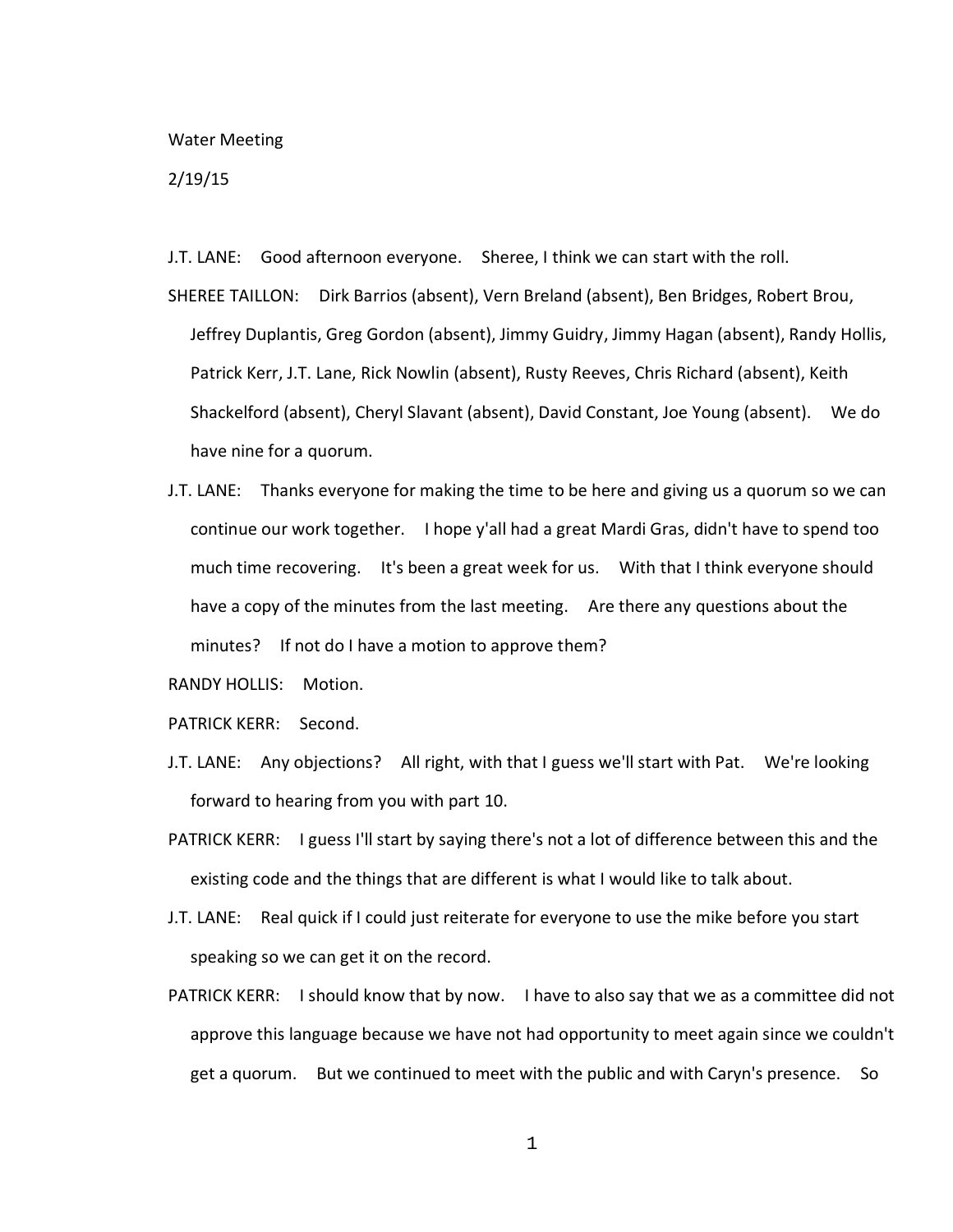this is language that came out of that. It's not been approved by the committee, but it has to be approved by the board regardless. I would ask that we move forward with the language. A couple of things that I think are important in this, one is we're trying to contain water that has left a public water supply in the customer's plumbing if there's a threat to the public water supply. And that really is the overarching goal of this. I haven't addressed at all isolation practices. I assume that those tables would be added to this also. We spent a lot of time talking with backflow prevention experts and asking the question can we hear an example of the failure of a pressure vacuum breaker causing contamination in the system. No protection causes problems and check assemblies causing problems, but I've not found a single properly installed pressure vacuum breaker that caused a backflow or back siphon event in a public water supply. Someone in this room may have one, unfortunately we didn't cross paths in this process. So probably the most arguable point in this is that I believe that public water supplies would be well protected if we can get pressure vacuum breakers installed on irrigation systems and inspected upon installation for proper installation. If they're installed a foot above the highest head of anything on the system and they can only be used in situations where there's no pressure downstream of the vacuum breaker itself so no pumps can be allowed on a system downstream. It cannot be a system that draws water from a pond or a river and takes public water supply. That meets that air gap, not a pressure vacuum breaker. That that provides adequate protection. That's probably the most contentious thing in here. And I don't know if any of you have read this before the meeting or want to take some time to read it. I believe that's the only thing in here that is at issue. We want, the argument about commercial and what is commercial and what is residential and who should be inspected when I think we all agree that annual inspections are required on commercial. We all agree that if an entity, a customer let's call them, chooses not to allow a survey of their plumbing to be done by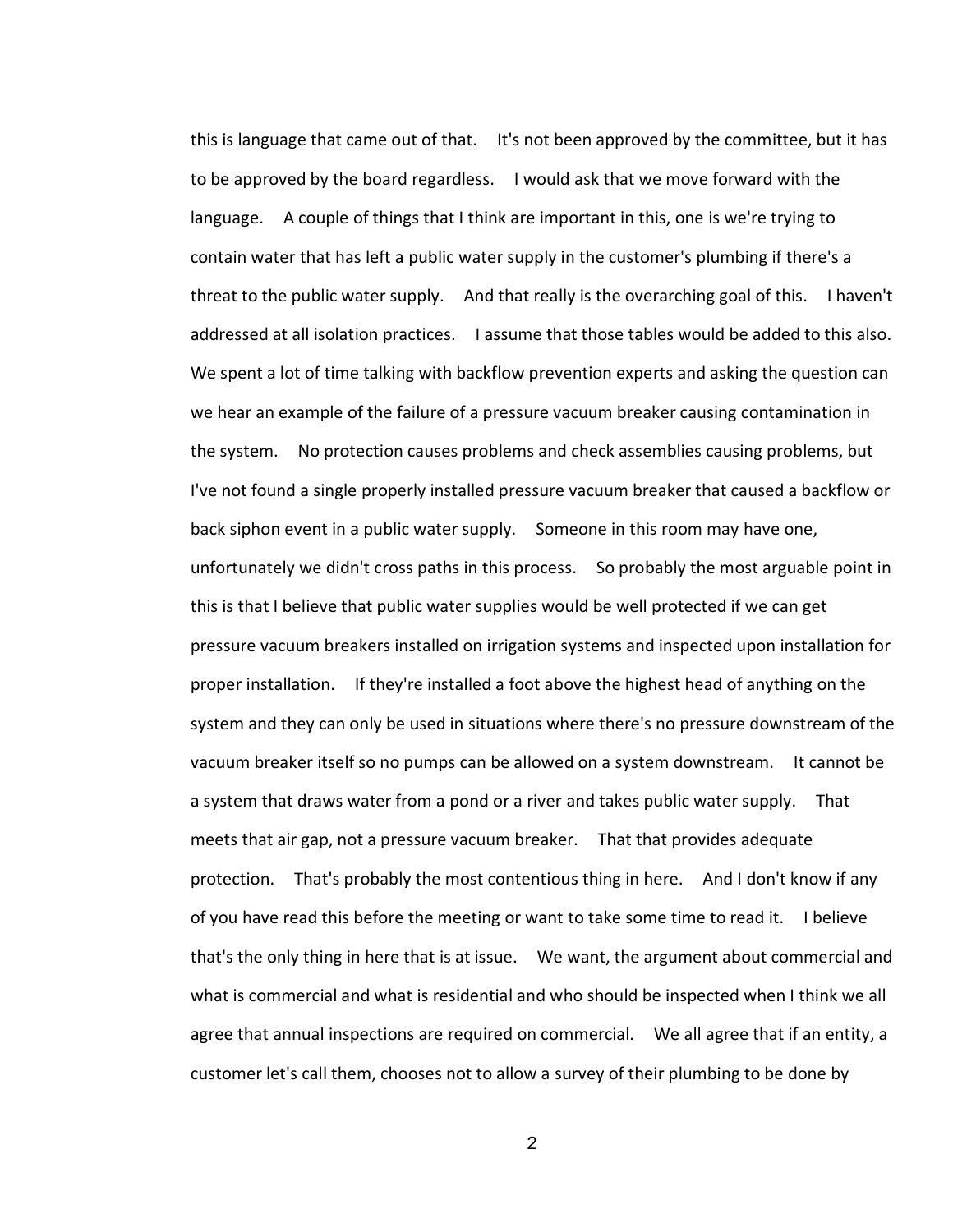someone who is qualified, a backflow prevention specialist, then a surveyor, then they need the highest level of protection so we leave it up to the customer to either certify that their system could be adequately protected with a double check or they put in an RPZ. They may also certify that they need no protection and that would apply to folks hanging shingles and running law offices out of a commercial building. They may very well need no protection. We had the argument in here on another issue about how you define commercial and the easier thing to do is have them prove they don't need backflow prevention. We do not have in the State of Louisiana people who are qualified to do backflow prevention surveys. It's something we'll have to develop. They exist, there is such a certification, but we don't have it in Louisiana. I think we would make a market for it by passing a rule like this. Other than that unless you want me to go through point by point, which I'm happy to do, that is what we're submitting as part 10.

J.T. LANE: Don't need to do it word for word, but just go through it.

PATRICK KERR: And these are done in sections. There is no part 10 in the ten state standards. This comports to the sections in the state sanitary code. No connections between potable water supplies and any other supplies. There being no physical connection means the only way to do it is an air gap. There is no connection between a public water system and any other supply. Unless that supply is also under the same supervision by DHH in which case we have to get prior permission and that is not, I don't believe, in the code. It may be, but we do need prior permission based on this. We need to tell DHH we're making the connection. My voice is changing. The second sentence is my way of saying that containment is critical. Once the water passes into your plumbing system it is not to return to us. Some states allow water to wheel through to do cooling or heating and things like that. We've never allowed that in Louisiana and I don't think it's a good practice. There's too many issues of cross contamination, the failure in a cooling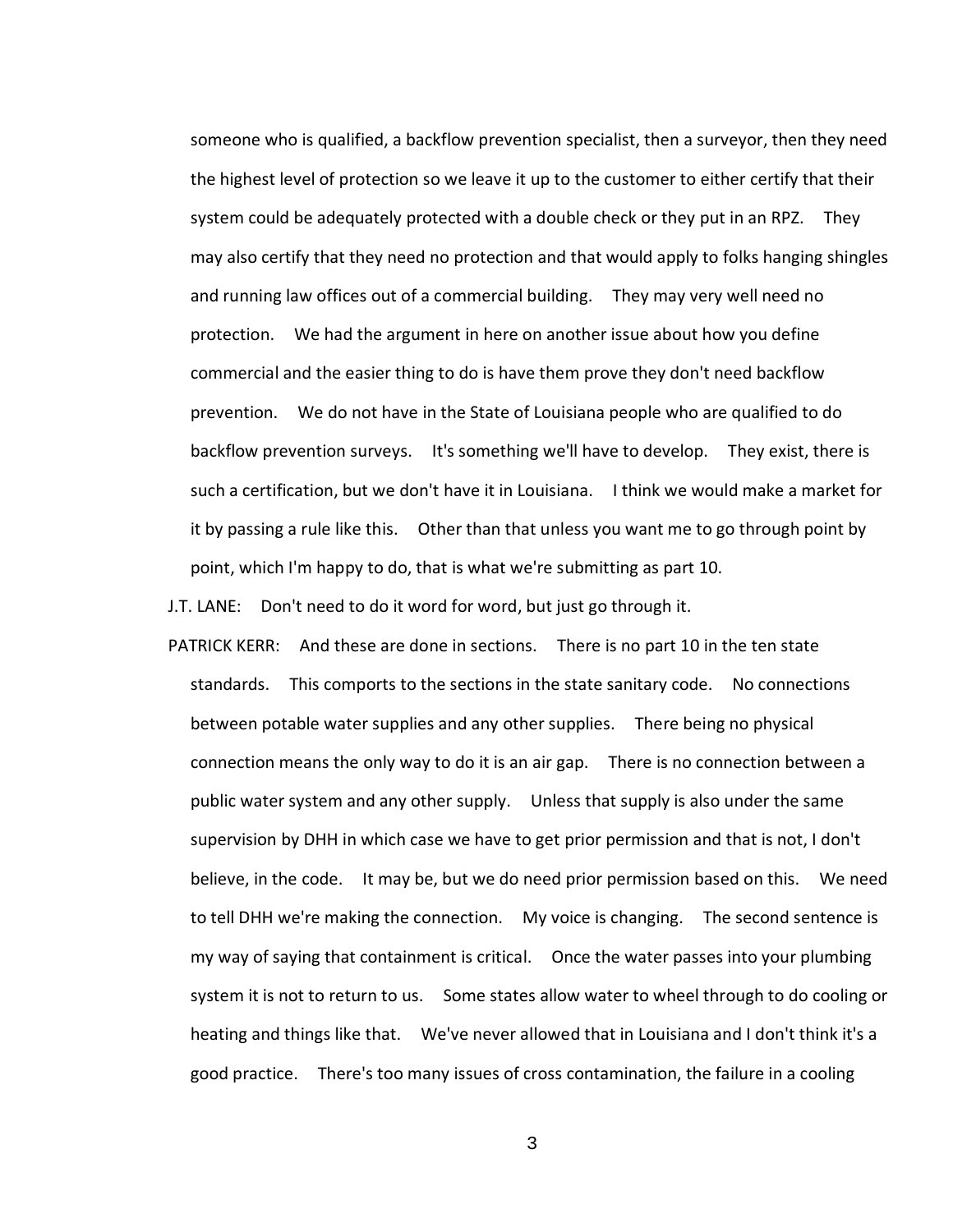jacket or something like that. I really think that Louisiana should stay away from that. The third C is about the air gap, defining an air gap. Present code I believe says 2 pipe diameters. We say 2 pipe diameters or 2 inches, whichever is greater in this. It just gives you the ability to see the water flowing and ensure there is no cross contaminations. Moving on to 344. Right now the code says that water suppliers shall protect the public water supply from certain of their users and we're just putting more meat in that about who those users are. And this goes into language about them certifying that they don't need protection in having someone do that. All the testing requirements are the same. The last sentence talks about what a high risk residential customer is. It's defined there. And so anyone who is injecting pesticides into their system downstream of a pressure vacuum breaker is a high risk residential and would require, actually I don't know that this says, but I imagine it would require an RPZ. Jake, is that correct?

JAKE CAUSEY: High risk residential, yeah.

PATRICK KERR: Right now a pressure vacuum breaker is used on high risk connections and that's the purpose of it. But we're going further and saying that's not enough if you're injecting chemicals downstream. Because just that injection pump, and a lot of them just use suction which shouldn't be a problem, but if you have an injection pump you can over pressurize the system. The pressure vacuum breaker is not adequate for that. Commercial, industrial and governmental. This is the language about certification if you want not to have an RPZ. So this building for example a survey could be done and a double check assembly which today would be adequate for this building. If the State of Louisiana refused to have that survey done an RPZ would be required because we just don't know what's going on behind the meter. Next paragraph some push back on. I'm a big advocate for this. If backflow prevention cross control protection is critical to protect the public health I don't think it should be grandfathered. I'm sorry. And this is going to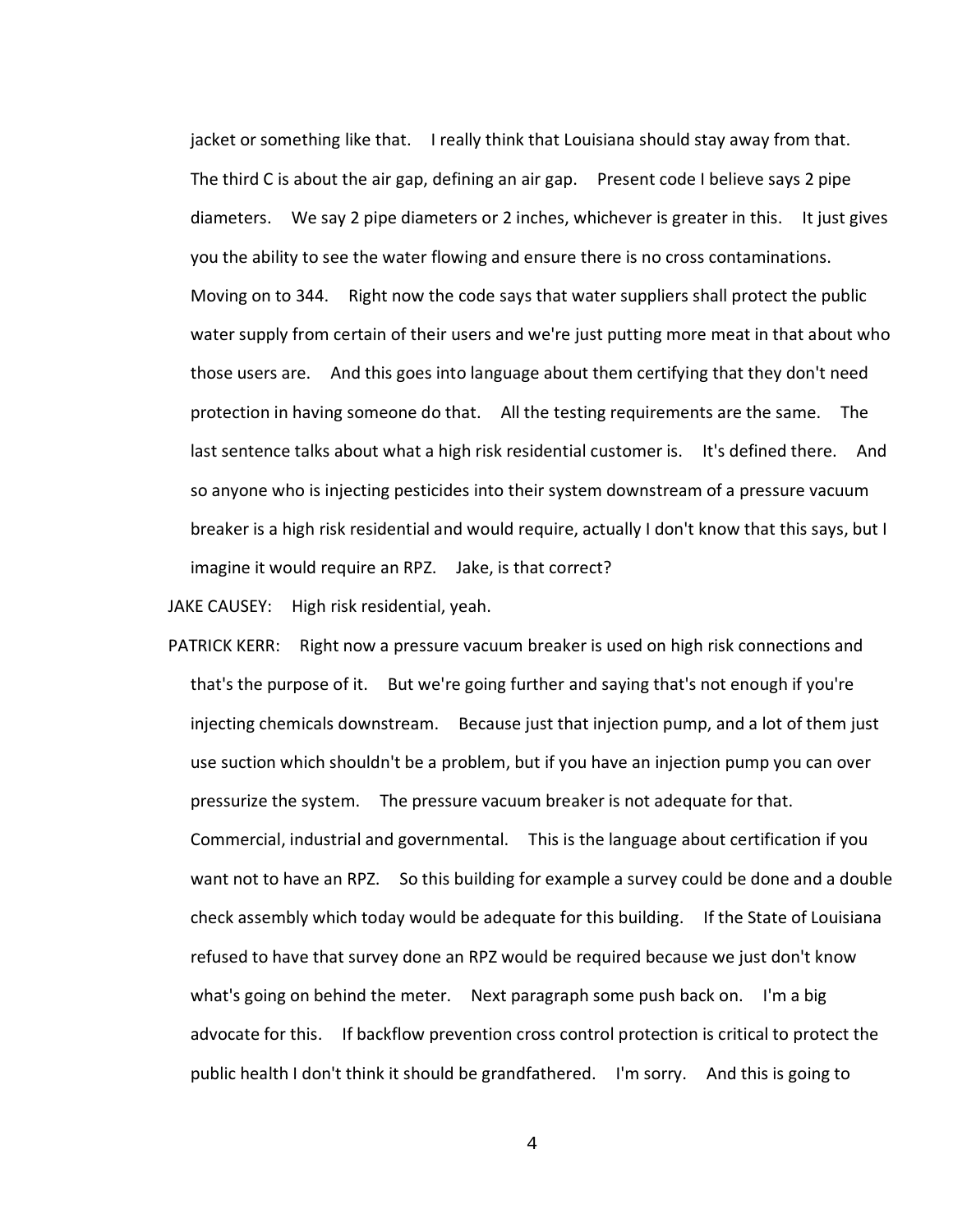cause a lot of consternation from the public, but it should be remedially corrected. I don't know, we probably should work out some kind of a phasing process for that. There are not enough contractors to put everything in immediately, but maybe the department can come up with some kind of phasing. This is huge and it's going to be hard. But again, single checks on buildings like this are inadequate to protect the public health. Next page 3 at the top, the fire marshal's representatives have asked several times that we make known, although this doesn't have the authority of any regulation, that any changes need to be cleared through them. When we change from a single check to a dual check assembly and change the plumbing it may very well change the capacity to fight fires so the fire marshal asked us to put this in. I hope you'll entertain it. It's something they are pretty adamant about. C is what we talked about earlier about not having to do annual inspections on just regular lawn irrigation systems for residential customers. I think we can go a long way toward improving the protection of public health by forcing an inspection on installation. It's not happening right now. I don't find out about residential irrigation systems for the most part. Plumbers put them in, but so do licensed irrigation specialists who are not plumbers and we don't find about it at the water system. Can I go out and do a survey and find them, yes if you put it in front of your house I may very well see it. Can I ask our customers to tell us whether they have irrigation systems or not, yes. But there's no, I've spent quite a lot of time actually trying to crunch the data that we have on users and there are lots of folks who use a lot of water and that's not necessarily an irrigation system. Some's a pool, some's people drag hoses. I mean there's all kinds of things going on. I think we can ameliorate the blow of this by making people install them correctly and protecting the public health. If y'all want to ratchet this up going forward, but I really would like to know a justification. Show us some properly installed pressure vacuum breakers that have failed and then we can sell it to our customers. Otherwise I think the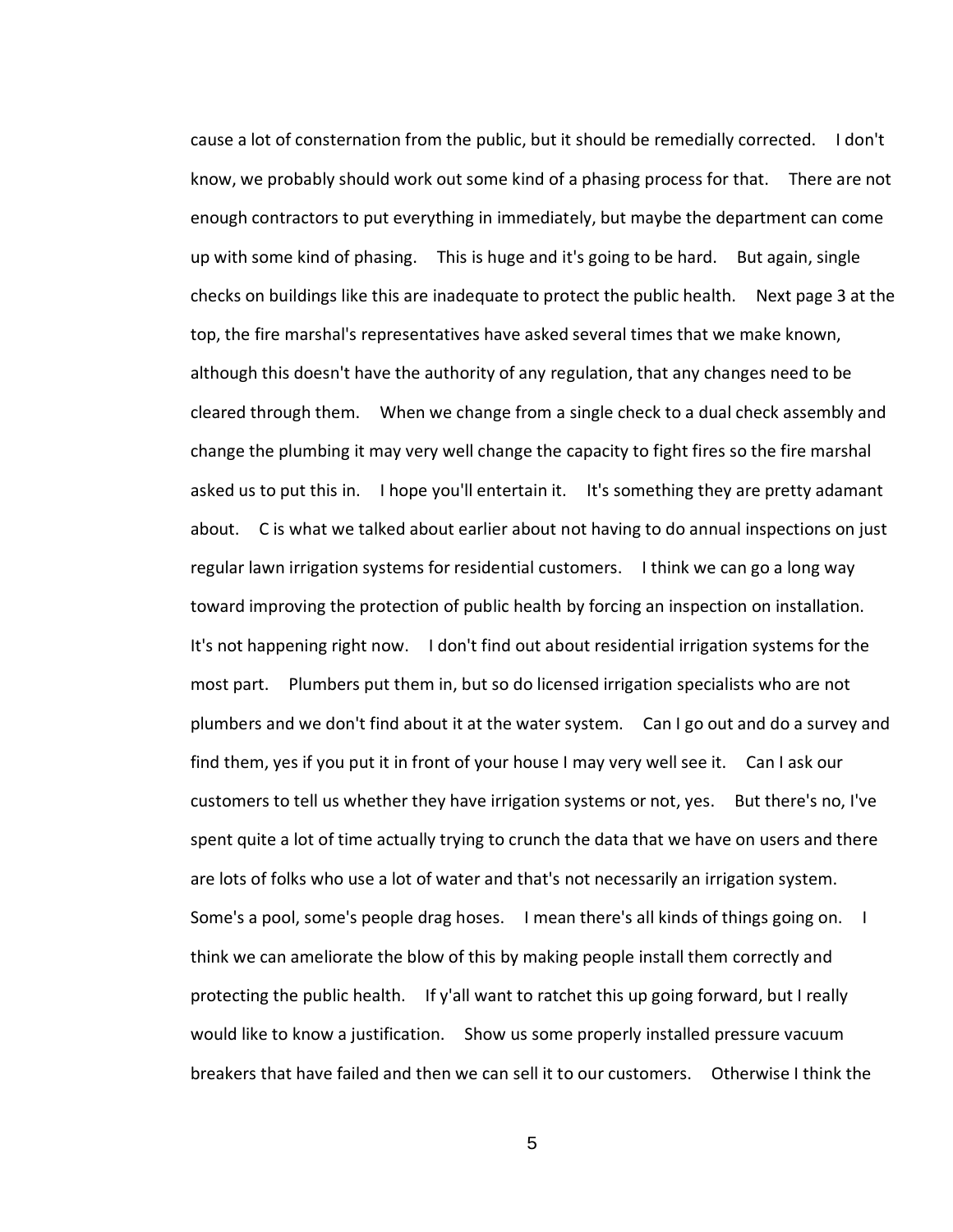state is doing a disservice to water system customers. This seems duplicative, the next one, but this is how it's written in the code today. Talking about back siphonage. I think we're just laying down, actually trying this is probably closing some loop holes people have found in the past I would imagine. Sidney would probably know better than I. This is specific language about certain customers. Water loading stations this is new language. I think this covers everything that Caryn and Jake and I discussed. Actually I think I have taken some feedback from you Jake and incorporated in this. I really don't have a horse in this race other than I think we do need to have a process for protecting, not only the public water supply, but the users of water from public loading stations. Usually in emergency situations, but today when the state fairgrounds comes in and they want a meter put on a fire hydrant down there. We put it in, we do in fact sample when we put those hydrants in when they're for that use and get it bac-t tested, but I have no idea what kind of pipe and hose they are running it through and distributing it to the fairgrounds. This puts some meat in what's required to provide that water to the public. I think this is good language. It's something that doesn't exist today, but it would be good. That's what I consider to be part 10. Available to answer any questions or comments about what should be added or deleted.

J.T. LANE: I have two. The pressure vacuum breakers that are properly installed. If there've not being any instances where they were properly installed there was an issue, but do we know how many are not properly installed?

PATRICK KERR: Lots of them. My favorite example is the one Sidney found on this building. J.T. LANE: I'm familiar with that one.

SIDNEY BECNEL: Not this building, next door.

PATRICK KERR: I think a survey needs to be done. What I would suggest is customers who've not had such a certification should have a period of time in which to do it. So they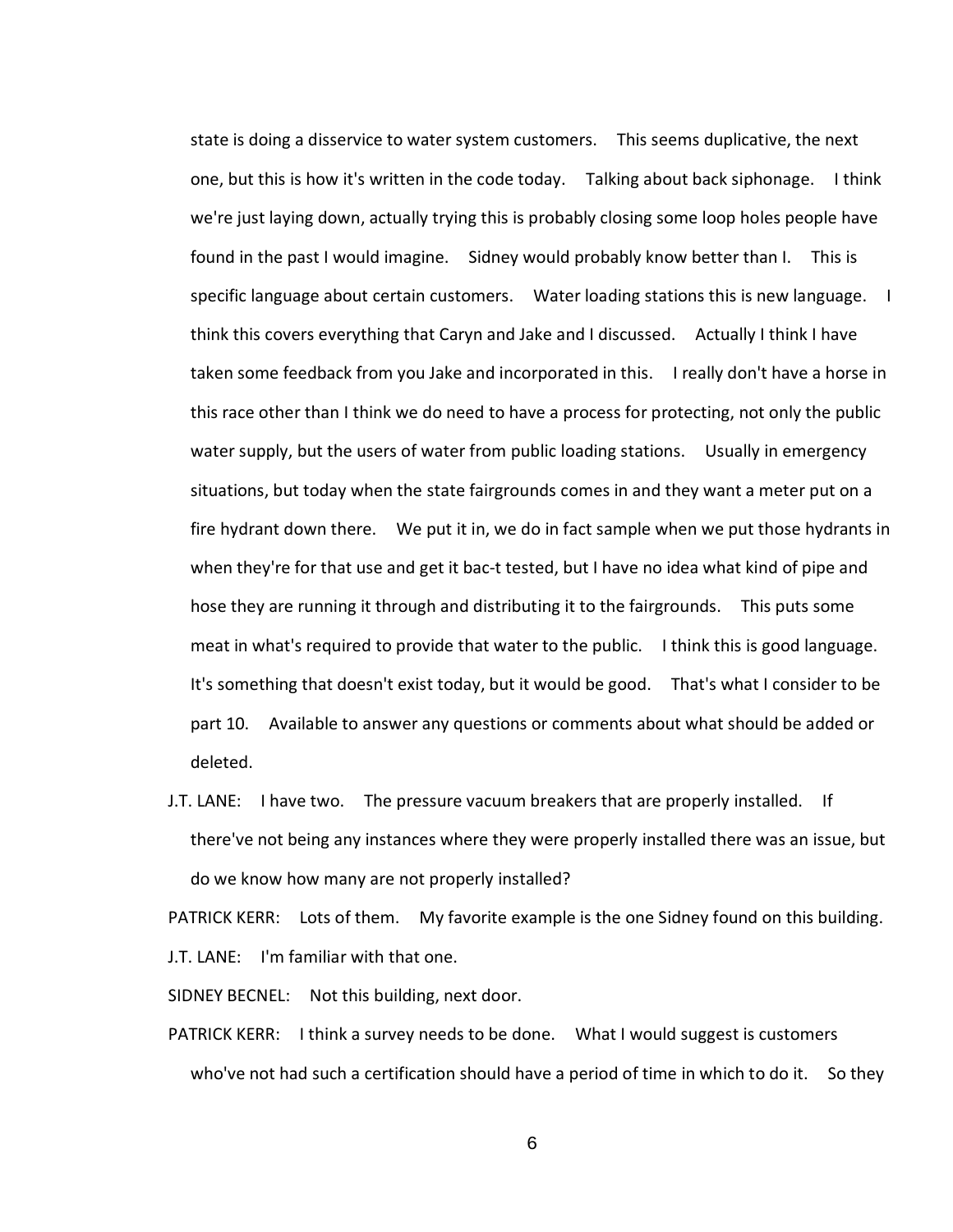need to have an initial inspection and then once it's inspected and installed correctly if they're too low, the biggest problem with them is people put them in a low area and then they build up to their back gardens and things and there is static head in that water and it can pass through.

- J.T. LANE: My concern would be that we need to know what the frequency of that would be. Because that would still be a public health threat.
- PATRICK KERR: Absolutely. And maybe what we write into this is that initial inspection is required. Not on installation, but I don't know within a year of promulgation of this rule or pick a number.
- J.T. LANE: I guess my last question was about the water supply containment practices should not be subject to grandfather revisions. Which I don't have a specific comment about that exactly, but since you mentioned the cost would be more primarily by customers when we do the grandfathering subcommittee and get to that point in this process I would assume then that, we mentioned phasing in for example, should we be looking at phasing in most revisions or do we need to develop some criteria about depending on what the specific item is, but looking at them for based on risk and cost and things like that because a lot of the grandfathering is simply around the cost of it. Whatever we're putting forward we say that we all agree with and then look at grandfathering, but really should it be that there are phasing plans whether it's five years, ten years and what not should we develop some sort of matrix of criteria that allows us to be able to work with water systems to come into compliance with what we're going to ultimately pass as a committee over whatever appropriate period of time that may be.
- PATRICK KERR: I think so. I don't know that needs to be codified. You do it today. Today when we have a significant risk, excuse me, if there is a significant risk to public health you fix it. If there is something that may be less than optimal we talk about it and y'all give us a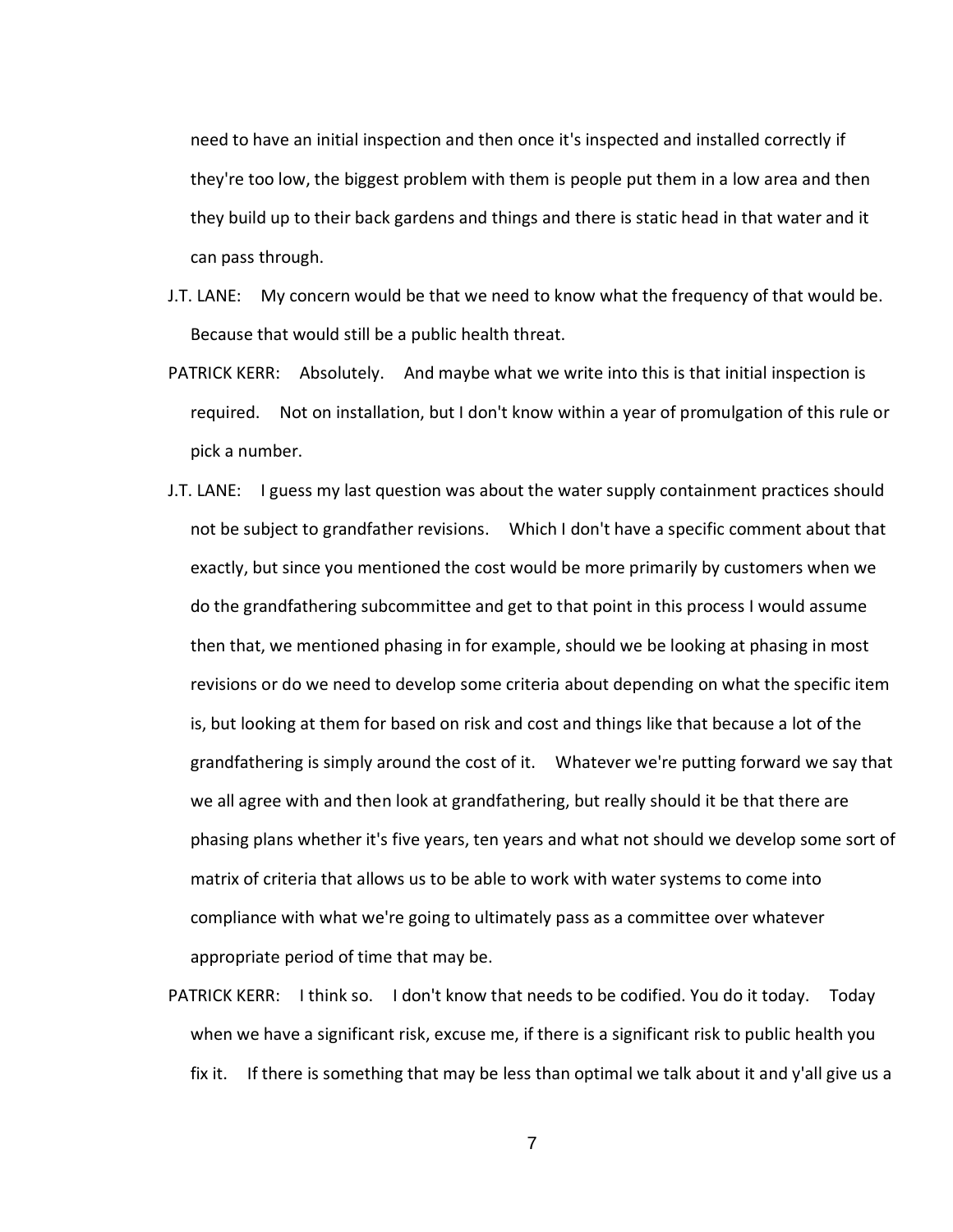reasonable amount of time to do it and I think that's a great way to do it. I don't know how you do it. If you say five years everybody is going to start in year four.

J.T. LANE: I don't know. I'm saying I wonder if we should examine it.

PATRICK KERR: Backflow and back siphonage, in my opinion, are the greatest risk to a public water in the State of Louisiana. I think the last ten years all the new stuff is well protected. I'm more of an advocate of installing it and then we'll work on getting it inspected. I think the equipment is pretty fail safe. It tends to fail and they don't get water which makes them fix it. I'm not as big an advocate of really forcing people to inspect, although I think we need to start that. We're now 10 years at least into this, maybe 15 Jake since we started fighting with the...

JAKE CAUSEY: I think early 90s.

PATRICK KERR: And all the new stuff is getting adequate backflow prevention. So it's time to start reining in the stuff that's been grandfathered and overlooked. Those threats are as big as a new building. If not greater. I'd love to see that start to happen. It's going to cause you a lot of heartache. You're going to hear from a lot of people, but it's the right thing to do. I've been fighting this for years because we didn't have the teeth in the regulation. I didn't think we had the enforcement tools to do it. If we write this well and give ourselves the tools we can really make a difference.

J.T. LANE: What does everybody else think?

RANDY HOLLIS: I've got one question. Pat just for some edification here, for like Rusty who's tons of small systems and everybody, on the first page there appears to be a conflict, but I don't think there is, under B which states it's the customers' responsibility to ensure no water's returned to public supply. That puts that responsibility on the customer clearly for the physical devises and everything and the testing. And then down under line starting on 16 on page 1 says each water supplier shall protect it by ensuring commercial, industrial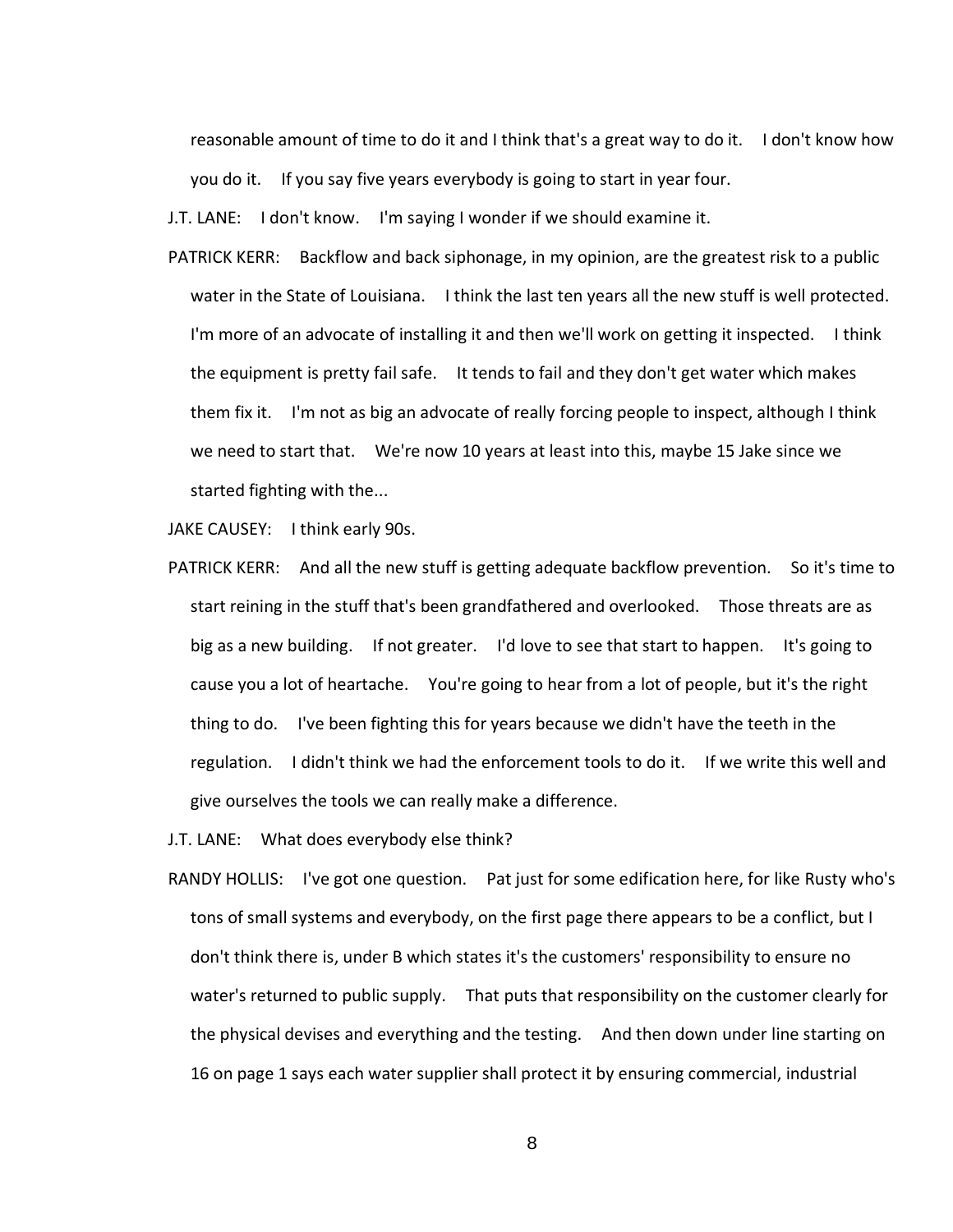complies. So logistically is it the water supplier that has to keep up with the accounting of every backflow prevention device out there?

ROBERT BROU: That's the way the current law is. We are responsible.

RANDY HOLLIS: I mean there's two responsibilities here that almost seem to be mixed.

- PATRICK KERR: I think the distinction is that the question about whether you will provide service to a customer is one that the public water system needs to answer. The question about whether or not your equipment is installed properly and maintained properly is something for the customer to answer. It's the customers' responsibility to have it certified and to have it installed and then it's a condition of service. And that was my intent in the language I chose that I don't have to, a water system can provide the service, a water system can install a blackflow preventer and maintain it and charge the customer to do it or not. That's their prerogative. But it's the customers' responsibility. I want to make sure it's understood that this is not something that water systems have to install.
- RANDY HOLLIS: Correct, but my concern about the second part of this is if the water system is responsible to ensure that everybody has a backflow prevention device in place, let's say we miss one as a water system, have we now undertaken liability if there's a backflow because the water system didn't make that customer install it?

PATRICK KERR: So what language would you suggest?

- RANDY HOLLIS: I have no clue. I'm just worried about the liability of the water systems because we didn't notify them. It's something to think about. I worry about the liability we've undertaken because we didn't notify someone.
- PATRICK KERR: So if I said each water supplier shall protect the water produced and distributed by its water supply system from potential contamination by exercising reasonable, making a reasonable effort to ensure commercial.

RANDY HOLLIS: Sure. I hate the word ensure. That means we're going to almost, we're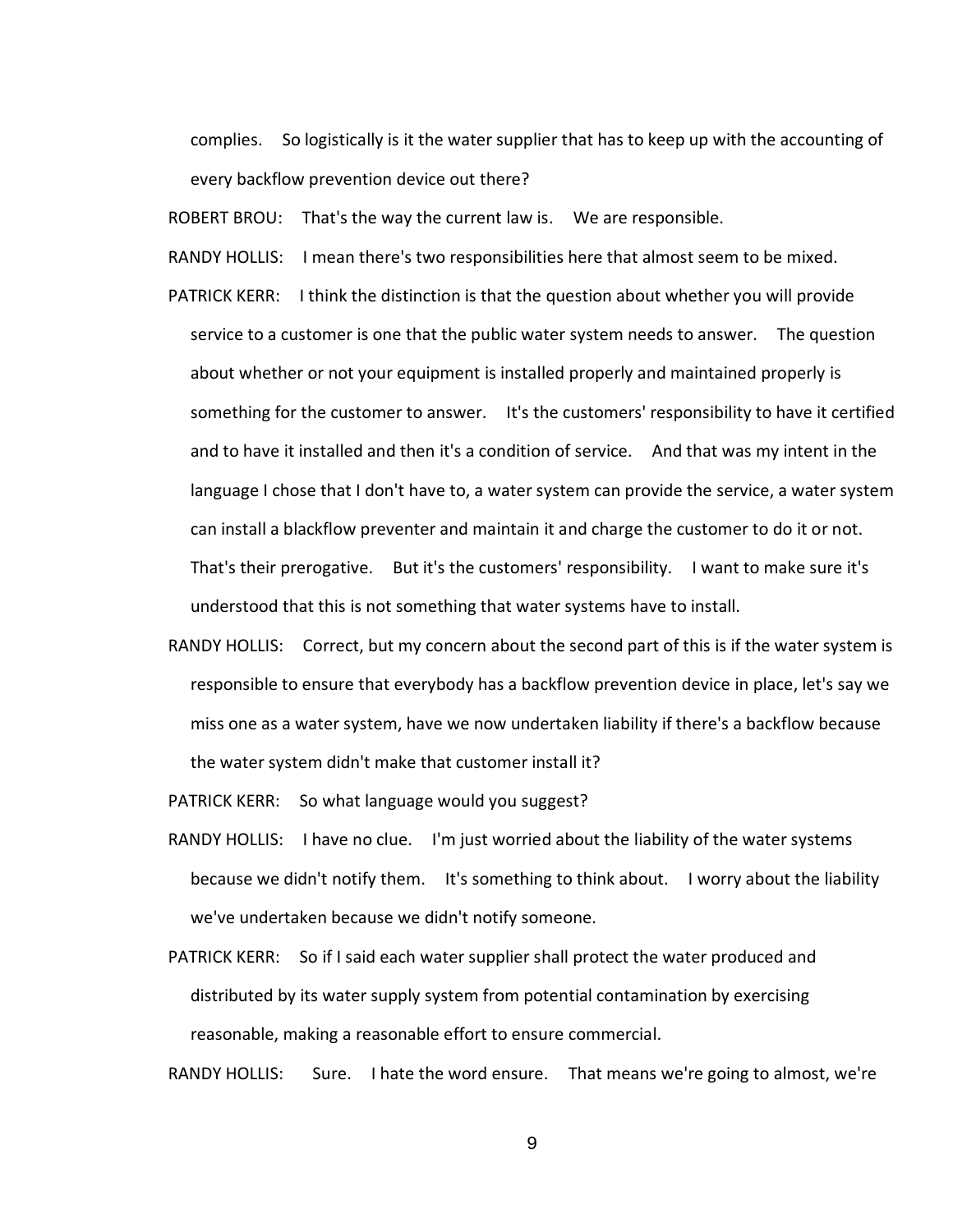going to take care of it. The law says the customer has to do it.

- PATRICK KERR: I can't take ensure out because I got a two page letter from Dr. Guidry that defines it.
- JIMMY GUIDRY: There's a reason for that. What you're ensuring is a large user. This is not saying every homeowner. If you look at it it says commercial, industrial, governmental. You got a large user coming into your system who can contaminate you with all kinds of things. To me somebody's got to hold them accountable to not put your water at risk.
- PATRICK KERR: I agree, but if I said by taking reasonable measures to ensure commercial would that be? And I think reasonable you're talking about liability, I'm not a lawyer, unfortunately I've had to spend too much money on them, but I think reasonable would be defined as industry standard. If industry standard is sending letters and cutting off water and if somebody lies to you and sends you an affidavit from a test that wasn't really done they are on the hook. It's still not going to protect us from being sued. If people get sick I expect the public water supply to be sued. They may prevail, may not have failed to meet a duty. But they are going to get sued. We can't protect from that. So why don't we say taking reasonable measures to ensure commercial, industrial, governmental, et cetera.
- RANDY HOLLIS: And I'm not the least bit concerned about the large commercials. Those have to go through permit. Large commercial, no. It's the little bitty small commercial guys that show up that have a printing shop or something--

PATRICK KERR: This doesn't say large.

RANDY HOLLIS: I'm not worried about the large ones.

PATRICK KERR: BASF is going to do it right.

BEN BRIDGES: But agriculture is going to be a big problem. Cause most of your backflow contamination comes from a farmer whether it's considered commercial not as agricultural. But a farmer fills up his tank with treflan and it backfills. That's more of a risk to me than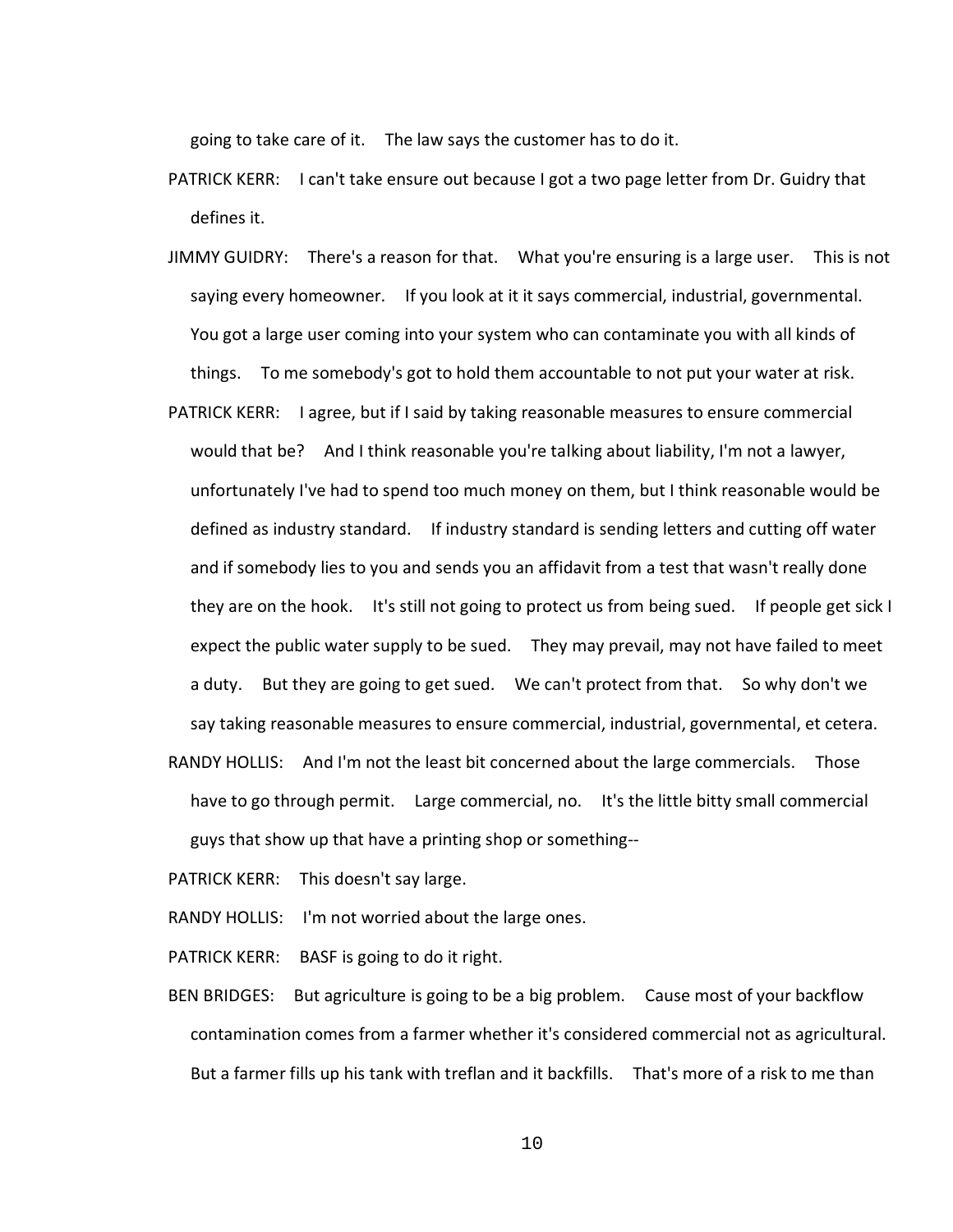the large buildings. I think they're going to be under more scrutiny as the building, the bigger institutions are going to have some guidance over that department. They're going to take care of that. It's the small mom and pop guy that may just hook onto it, that's the way we've always done it.

- PATRICK KERR: There's no way we can protect from that through this. Farms don't require a backflow preventer unless they have irrigation systems, but most of them do not draw water from the public water supply from that. I know there are exceptions. I know we provide water in Baton Rouge to Burden Plantation for example.
- BEN BRIDGES: Most of them fill their equipment from potable water, they irrigate from a well. But their filling of their tanks is from potable.
- PATRICK KERR: Which should be over the rim.
- BEN BRIDGES: Should be, but I think most of the cases we have on history are from agricultural mishaps, not major industry.
- PATRICK KERR: We can add agriculture. The reason I'm a little hesitant to do that is that is agricultural growing grass?
- RANDY HOLLIS: I think Ben's pointed out something here that you've got a farmer out there who has a meter that's from his farm property, it's not a residential house, and he's filling up equipment.
- ROBERT BROU: They would still have the option of certifying that they're not required. I would put agriculture there and also on B on page 2. I don't classify, I have commercial, industrial, and residential. If it's agriculture it's commercial to me. If it helps.

BEN BRIDGES: That's more of a threat I think and has been more of an issue than the others.

PATRICK KERR: I agree. I hadn't thought about that.

BEN BRIDGES: I'm just trying to I guess focus most attention on the ones we really will have a problem where there has been instances as opposed to.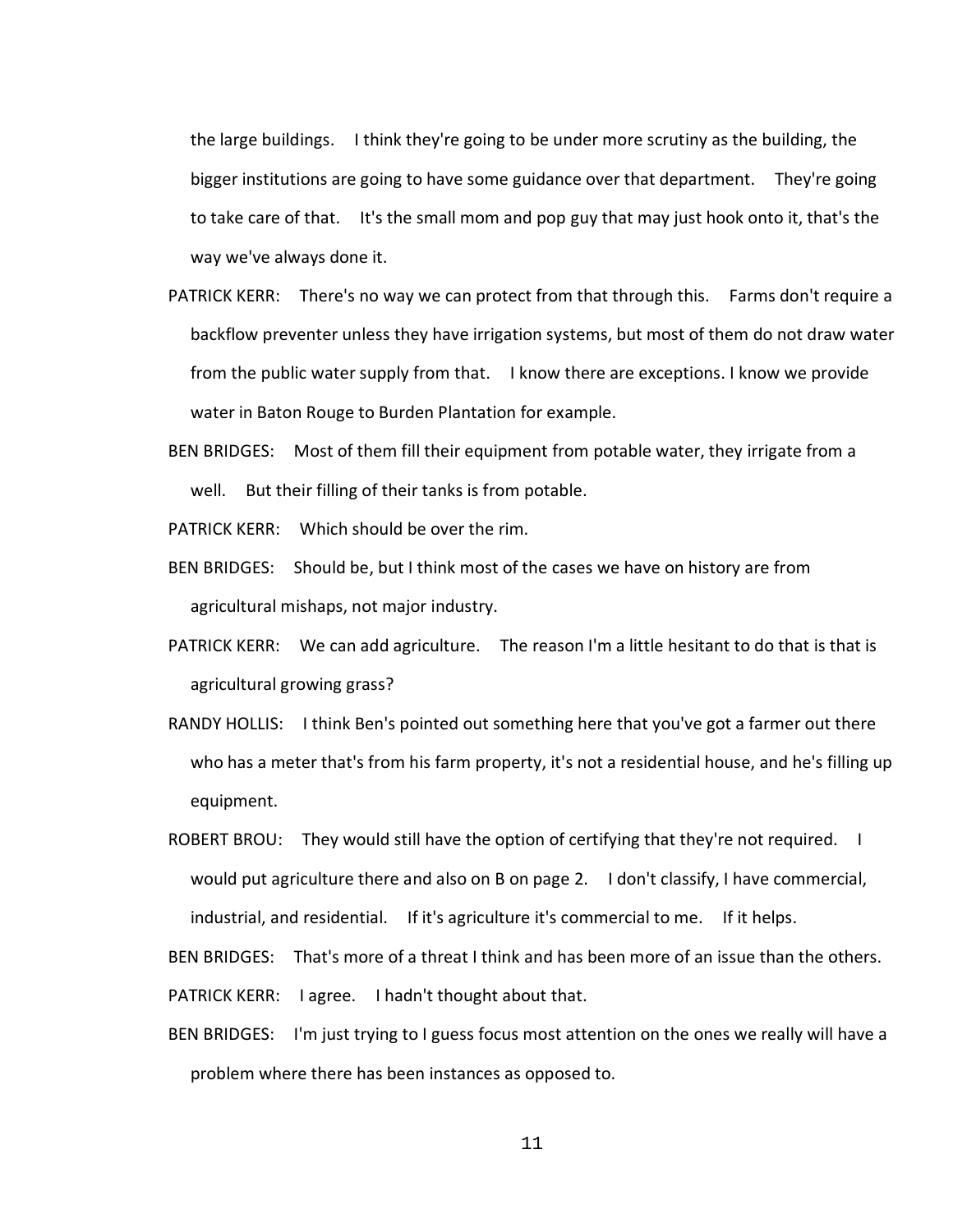JAKE CAUSEY: I think some of those may fall under commercial, levy districts. They have an office, a barn, a shed, tractors, and tanks.

PATRICK KERR: That's governmental. It's one of the two.

- JAKE CAUSEY: I have had other issues like a chicken farm. It's definitely not residential. If you only got commercial and industrial you just pick one.
- BEN BRIDGES: But you can have, to delineate between the two you can have a semi farmer who has a few cows and a couple of chicken houses who also has a primary job over here. So Agricultural can be business or it can be agricultural, but chicken farmers, particularly where I live, and cattle producers we all have water troughs in the field, we don't have backflow on every device. Chicken farmers are supposed to have backflow preventers on their houses, but not all of them do. And they're adding chemicals to their water for adjusting PH. It's not bad stuff but--

ROBERT BROU: Okay, you win.

- BEN BRIDGES: Public service is what we're protecting and that encompasses a whole bunch of crap.
- PATRICK KERR: I agree with that.
- RUSTY REEVES: Nowadays anybody can go to Tractor Supply and buy a 25 gallon tank to put on front of a 4 wheeler and they supply their own chemicals and stuff and they are more likely the one's going to drop that holes in that 25 gallon tank.
- ROBER BROU: That's your high risk residential.
- RUSTY REEVES: That's right, but that becomes almost every rural home or I'd say 9 out of 10 probably.
- BEN BRIDGES: Well maybe that's why most systems have gone to a minimum a single check which is maybe putting a Band-Aid on the situation, but at least they're putting some effort into stopping a minor backflow by a single check which is not adequate.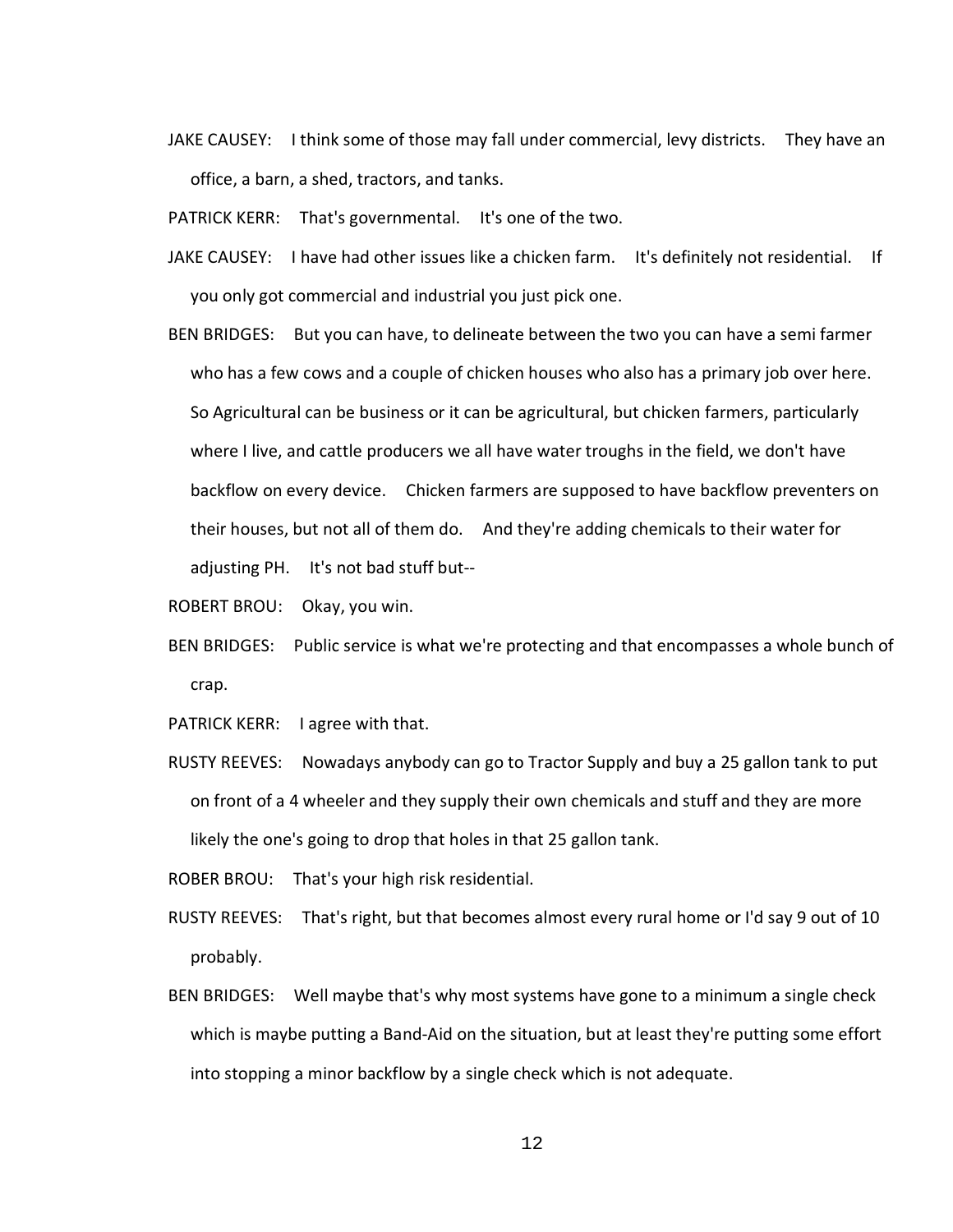- RUSTY REEVES: Like Randy is coming to ensure and you can ask and they say no I don't ever mix chemicals, but maybe once a year he does mix a 25 gallon tank to ride around his 10 acres and spray (inaudible), but he really never mixes, on that survey form he never--
- PATRICK KERR: The code requires that he have an atmospheric vacuum breaker on the hose connection and he's probably going to break that code too.

ROBERT BROU: Education is going to be the key.

- RUSTY REEVES: It's going to take education because that fellow's going to think he's exempt and he's going to supply information to water purveyor that he's exempt and he don't do it, but then it says here we have to ensure and we just signed off that fellow said he was exempt.
- PATRICK KERR: Now we're saying have to take reasonable measures to ensure. So education is part of reasonable measures. If somebody decides to go buy a pump and pump some nasty stuff in the system, and this is my biggest fear, it's going to get a few people sick, but the impact of that is going to be huge. It will be very isolated and local, but it's going to cause a panic. There's no solution for that.
- RUSTY REEVES: I agree. I think our farm and agricultural people are educated that don't necessarily do the practice, but it may be some of our weekend cowboys or weekend farmers.
- PATRICK KERR: You can go to Lowes and buy everything you need to make a really nasty cross connection. But the guy working there knows everything you need to know.
- RANDY HOLLIS: How do we identify these people? I've had my residential meter at my house 37 years now. Paid my deposit, pay my bill every month, and I've never been asked do you have a backflow preventer, do you not, has anything changed. Even if you send forms out to everybody you'll be lucky to get 3 percent respond back. So what's the practical part of this thing in the future? When you said if I ask this farmer, how are you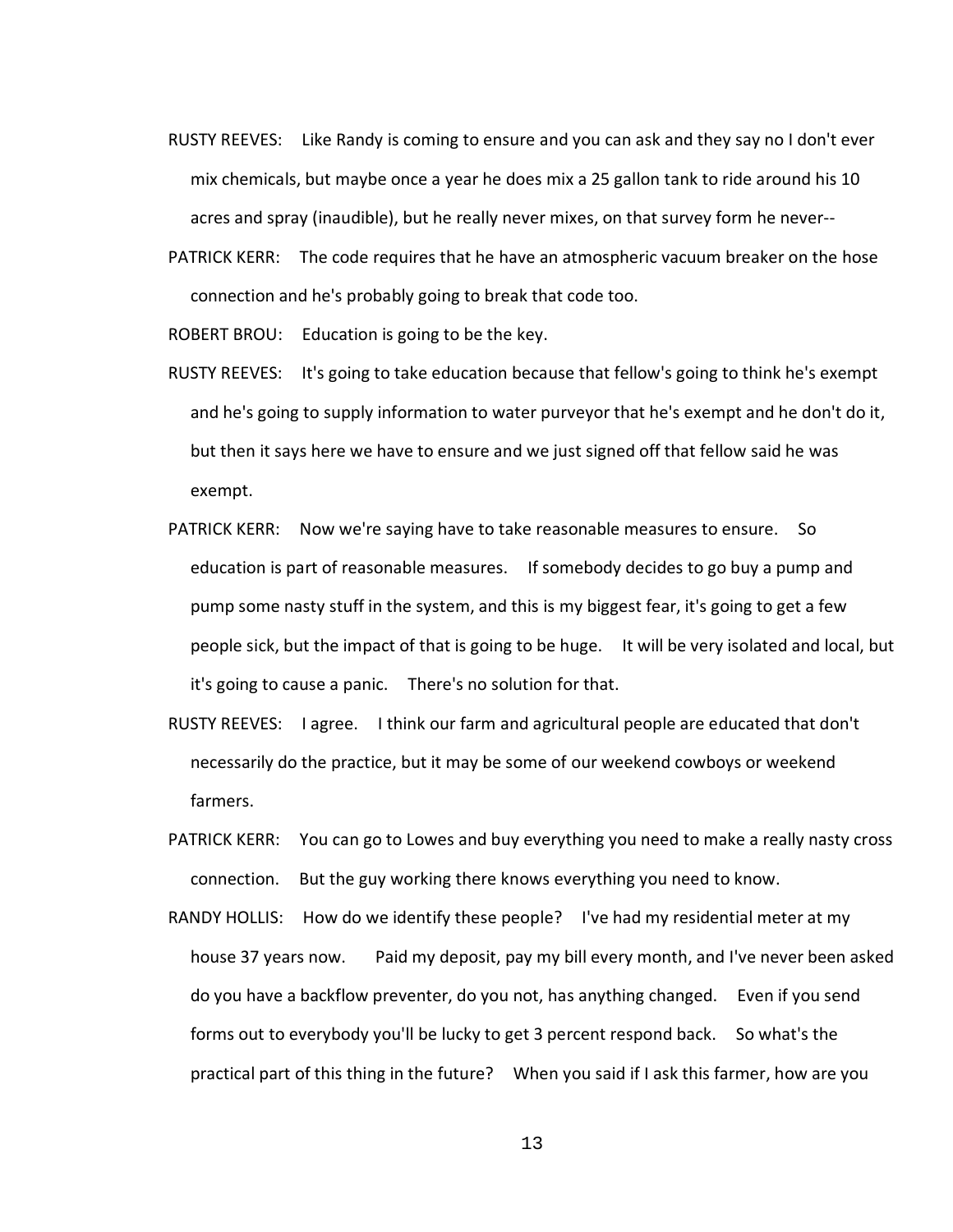going to ask these people?

- RUSTY REEVES: That's what our little water systems are faced with every day right now. I'll be honest I got two cattle troughs on each water meter I have and I have no vacuum breakers on the faucet. The first freeze I throw the whole faucet away and replace everything. How many of them don't replace everything? It was good when you come around and looked when they went and showed you, but then six months down the road the next freeze they throw that away and they back to a faucet.
- PATRICK KERR: They ought to have a double check assembly on their service. They ought to have a testable double check assembly on their service. Not a double check valve. But the double check valve is the best we can do because we put them on services that we consider to be questionable. We put single checks in Baton Rouge on everything 1 inch and above.
- BEN BRIDGES: A lot of them do it on 3/4s and that's a minimum amount. At least it's reasonable and you're attempting. We asked our operator on our local system where are our hazards, our farmers, and stores, and provide food service such like that. We picked those handfuls, now we're not dealing with Baton Rouge which is 50 times larger, but we were able to go case by case. But that's something we had to do is go through when we did our cross connection program who is our risk, the big risk. I'm just as much a risk as the food store down the road technically, but we targeted those that would be more of a potential risk maybe. We put it back on our operator at our board. We scrutinized what we had to see.

PATRICK KERR: How many water heaters do you blow up?

BEN BRIDGES: None.

PATRICK KERR: You're lucky.

BEN BRIDGES: Because we tell them you need a thermal expansion tank, you need to call a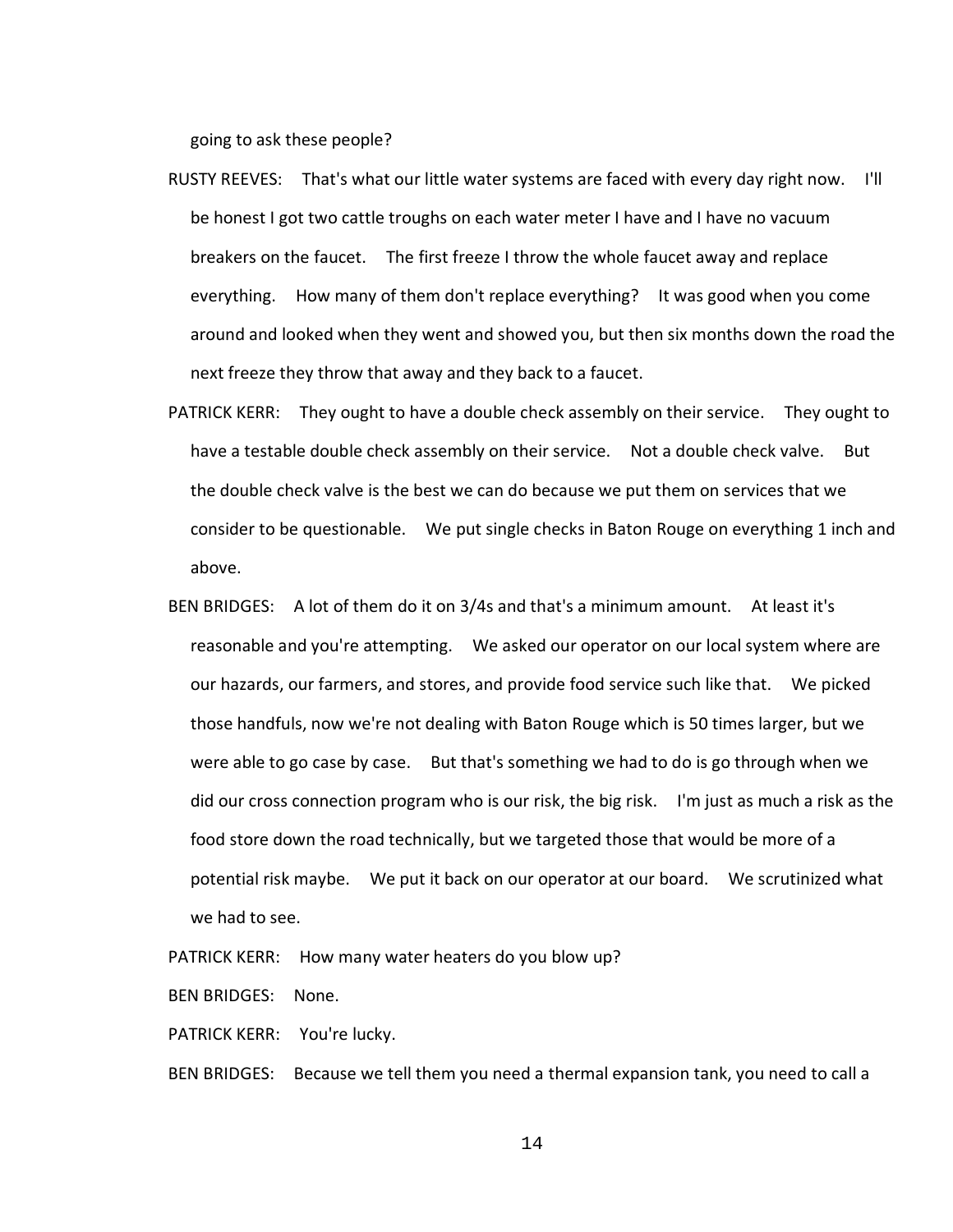plumber, blah, blah, blah. I mean, you know.

- RANDY HOLLIS: But the one downside to putting in those checks, spring loaded or whatever, is you're now dropping the pressure immediately and so your system pressure may be 20, but as soon as you pass through those checks you don't have 20 anymore.
- BEN BRIDGES: To the point of well, and that may be a technicality for Jake. Once it gets to the meters--
- RANDY HOLLIS: We're 20 at the meter that's all we have to be. That's all we have to be, 20 at the meter.
- PATRICK KERR: Is that right Jake?
- JAKE CAUSEY: That's right.
- PATRICK KERR: You sure? You're not going to make sure there's not less than 20 downstream of a meter? So this fight we're having right now is going to stop?
- JAKE CAUSEY: No, so in the plumbing code it talks about you maintain 8 PSI. Based on that you expect to see something less than 20 inside the plumbing system.

PATRICK KERR: I'm being facetious.

- RANDY HOLLIS: That's one of the drawbacks unfortunately, especially spring loaded cause you lose pressure through them.
- BEN BRIDGES: Well no more than 7 PSI maybe. Two on the first and five on the second. It's not substantial, but there again you do have a pressure loss, but the single checks those are probably 2 pounds.
- RANDY HOLLIS: But if you lose 7 pounds and you started at 20 you're at 13 you can't go to the second floor.

BEN BRIDGES: It's true, but if you stop at the meter you don't have to worry about that.

PATRICK KERR: Randy what we've done in every case where we required double check assemblies is leave it up to the customer to fix his plumbing. If it takes putting in a pump it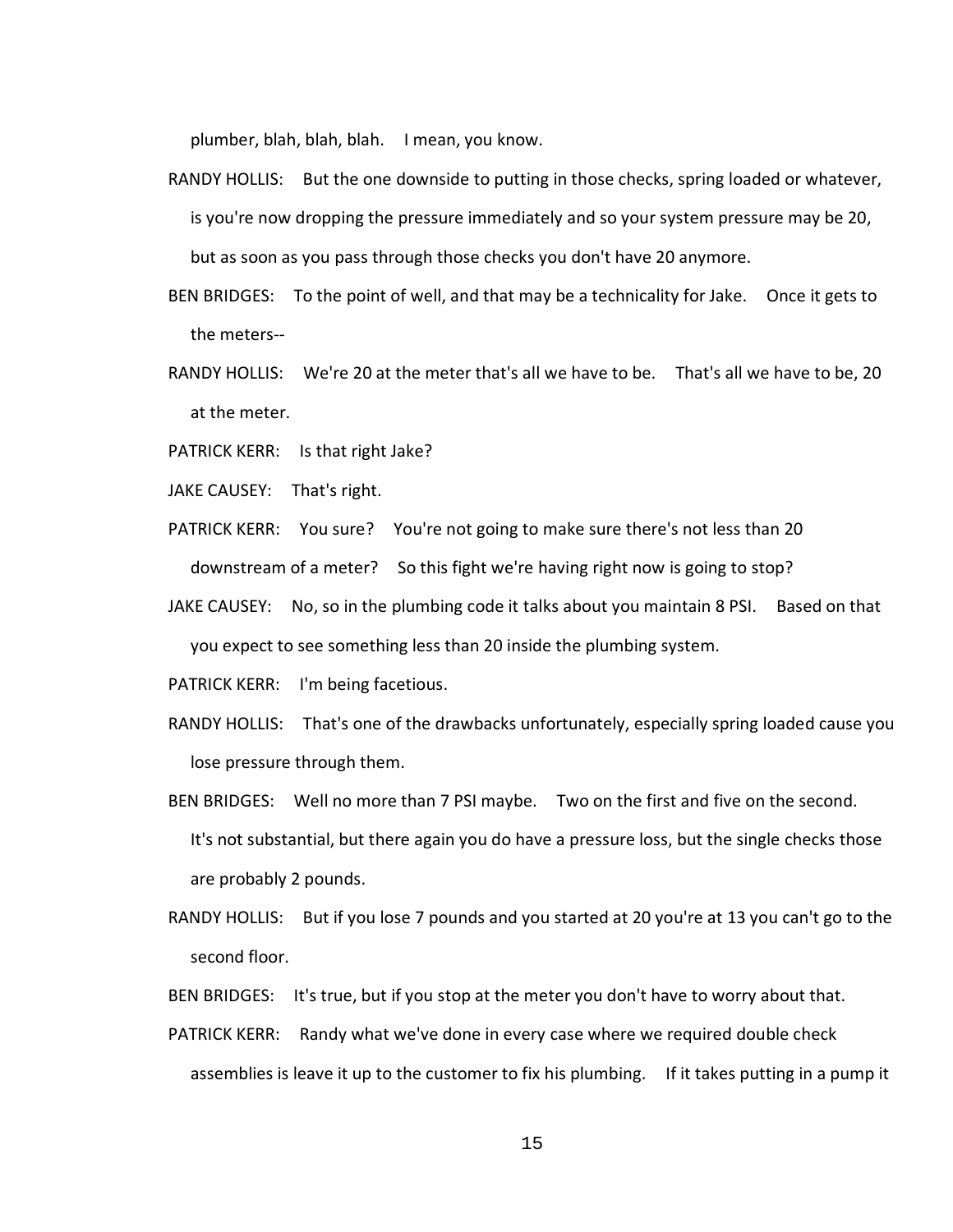takes putting in a pump, but it's not something we've ever thought to worry about because it is what it is. If that's a risk, the connection's a risk we're going to put the double check on it and they can find the most efficient double check for their needs possible, but it's going to get installed and then we see this all the time (inaudible) pumps on their fire suppression systems. I'm sorry, it is what it is. We need to stop at the meter. Water quality I think we need to stop at the tap, but for pressure and service we need to stop at the meter.

J.T. LANE: Any other comments?

ROBERT BROU: I have one. It was my understanding part of why we're pulling this into chapter 12 is that currently the regulations reside in the plumbing code and there were issues with enforcement or knowing who is responsible. Part of what is in the plumbing code has a requirement for record keeping because it is a requirement even though they have to have them tested it is an obligation the system maintain those records. I think some of that needs to be pulled into chapter 12 as well. Even if it's just by reference, if we don't want to take it completely out of the plumbing code to put in here, but you need to have record keeping for those annual test, test when it gets installed and repaired.

PATRICK KERR: Actually it's in the sanitary code. It's in appendix D, right?

JAKE CAUSEY: So appendix D was part of 14. It's a chapter or something. In 344 how a water system demonstrates that it's taking reasonable measures to ensure certainly definitely need records to demonstrate that. Might be slightly implicit, but it's probably better just to clearly state it. I guess maybe, or at least my prospective, to kind of clarify to some extent what the current requirements are today and then what these changes are going to do at whatever point going forward. I thought might be helpful, at least on a couple points. Today basically our plumbing code says, I think as Randy indicated, the water system assures certain customers have backflow protection to protect the water supply. And in the code we provide two tables, one for containment which is kind of at the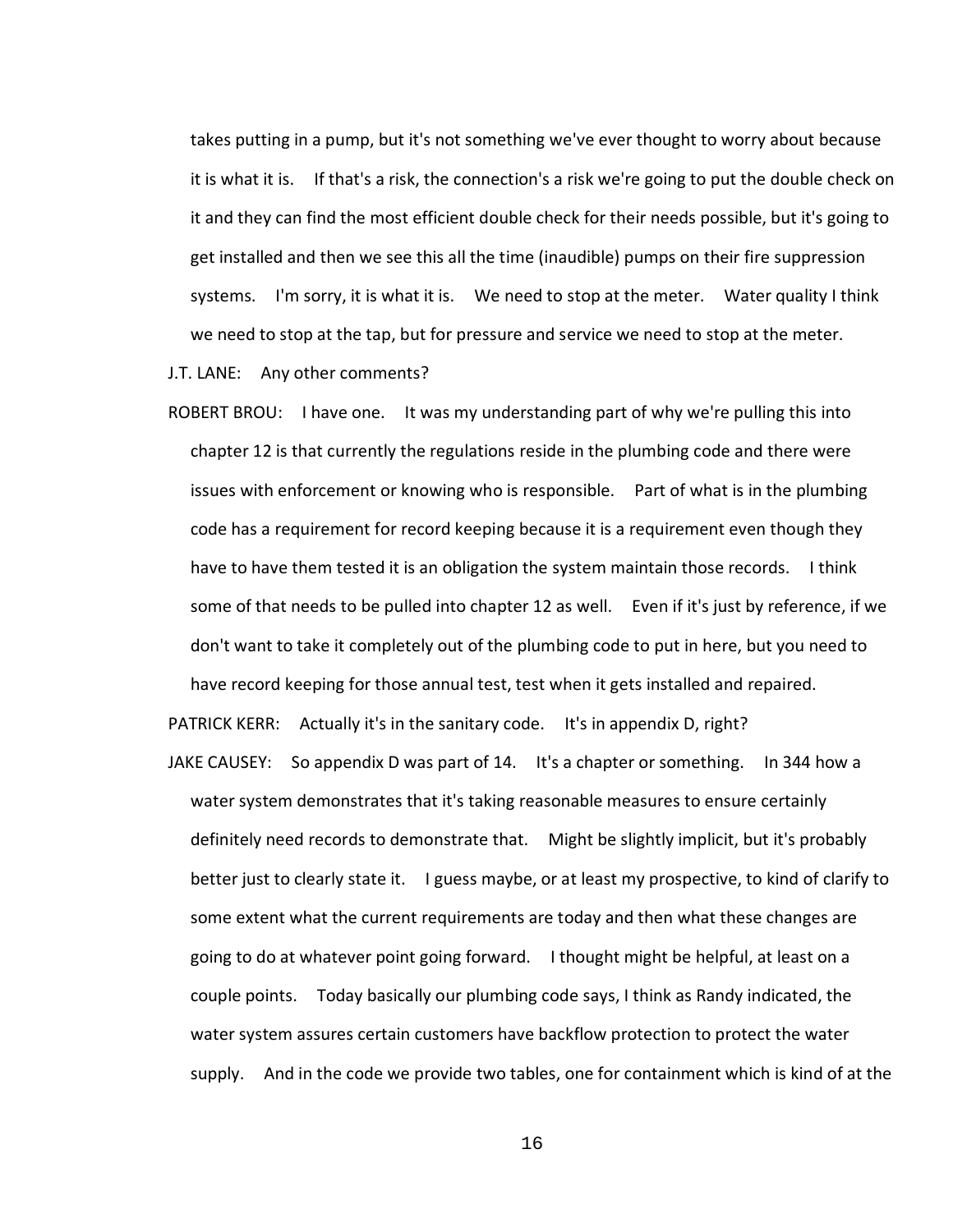meter and another for isolation which is within a plumbing system. And water systems' responsibility and ensuring those things are based on the containment table. So at the meter. And so we identify certain customer types such as hospitals, jails, fire sprinkler systems, et cetera. And so if you look at the context here this is just really talking about pretty much everything globally. One thing to keep in mind is this does pull in pretty much everybody rather than necessarily just those customers that you might say certainly pose a risk. There is the provision to have the surveyor come on site, do a survey, but I guess one of my questions is if you look at say one example would be like a law office where they have a single restroom and that's it. What I'm trying to understand is if they say I don't want to install an RPZ, all I have is a bathroom. So would the surveyor certify that no blackflow is required, no blackflow protection, or just that something less such as a double check valve assembly could be utilized and then I guess if that surveyor could basically say nothing is required what recourse does the water supplier have to effectively trump a surveyor if he's at a customer who absolutely needs an RPZ and he's writing a report that says he does not need an RPZ. Trying to get a little clarification on that scenario.

- PATRICK KERR: I'll take a shot at it. And I'll say that those will be certified and certificated by the department, those surveyors, and you'll have to set standards for them. I could ask the same question about a plumber who is not playing by all the rules who could take shortcuts. It's not self policing. I don't know.
- JAKE CAUSEY: I guess my thought was I think there would need to be some provision in here that the water supplier could still impose a requirement regardless of the surveyor's certificate if they deem it, I don't know whatever criteria. To basically sort of handover all your authority to protect your water supply to a third party surveyor I think would just be too much.

PATRICK KERR: Okay. And I think we said in here every three or five years. I guess we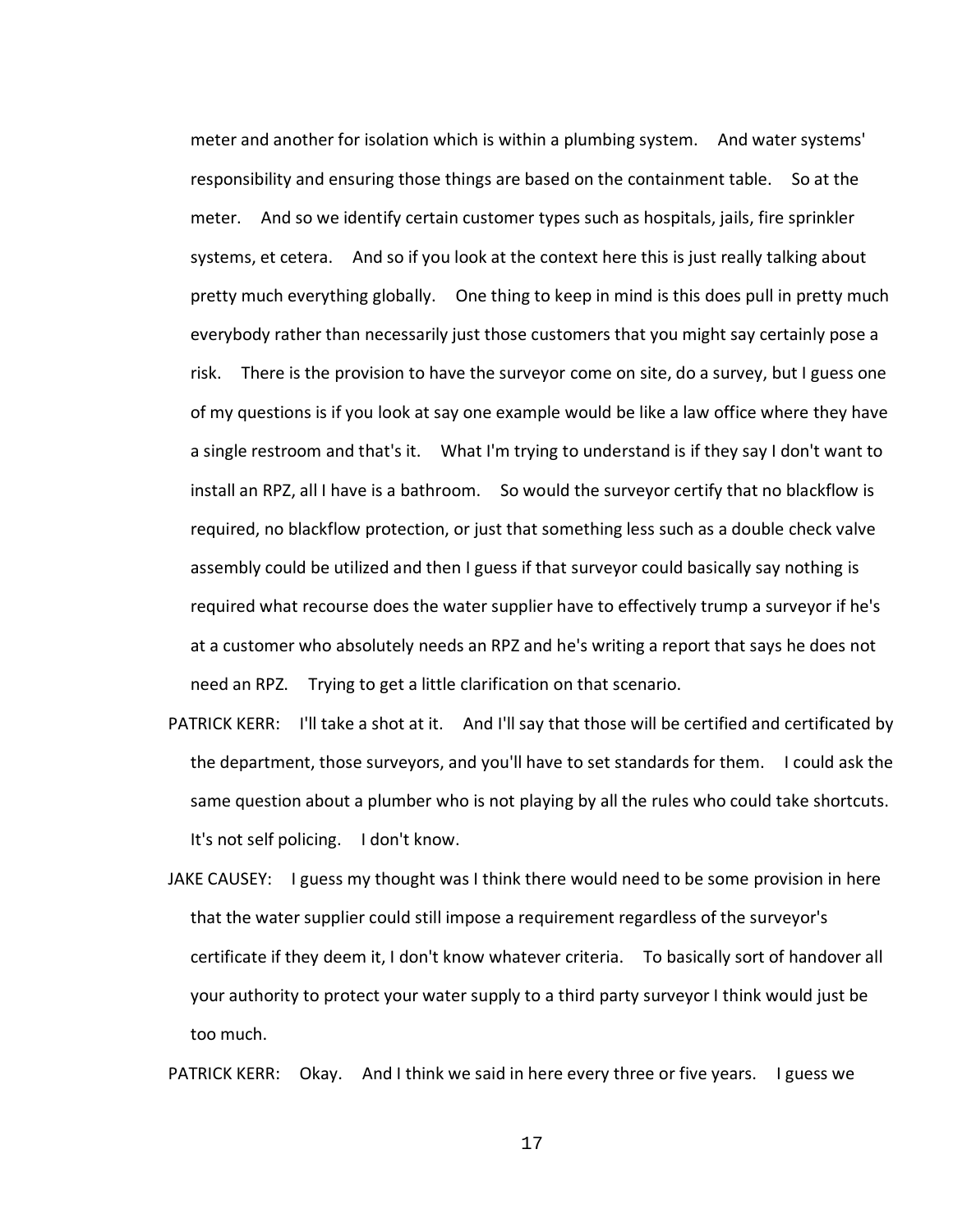could say something like no two surveys may be done by the same surveyor in a row or something.

JAKE CAUSEY: I think you'll get some pushback.

PATRICK KERR: And we should. That's really playing big brother.

- BEN BRIDGES: Current example right now in our system for our local sanitarian said call a backflow specialist and let them come survey it to validate that they actually got off their water well. But I don't know, I want recourse for the system to say no that's still not good enough if I don't like his answer because there's still a cross connection potential or whatever. Or if the water well has to be physically disconnected is it 1 inch, 16 inch, what is the physical disconnect in a ball valve in line is obviously not adequate. We need some recourse on our side to say no that's not sufficient. My sanitarian just last week said find a licensed and I thought blackflow preventer I've been through the school and trained and I thought we were allowed to do surveys for the degree of hazard. Now there may not be a certified licensed group that you refer to.
- JAKE CAUSEY: Well on that note, in the current plumbing code we do have a standard for surveyors that is adopted in the plumbing code and we were actually looking at publishing sort of a list like we do for general testers, individuals who have that certification to get that started. We do have sort of a rule in place that sets the standard who can do surveys. That does exist currently, but a lot more work that needs to be done there.
- BEN BRIDGES: So are we able to say, what can we do as a water system to say you need to have this done besides obviously--
- PATRICK KERR: May I suggest something Ben, what about line 12 of page 2, or 13 actually, we could say after surveyors so a certified backflow prevention specialist working for, employed by the public water supply, or if acceptable to the public water supply, a surveyor working for the customer. I think we could solve that for you in systems that want to do their own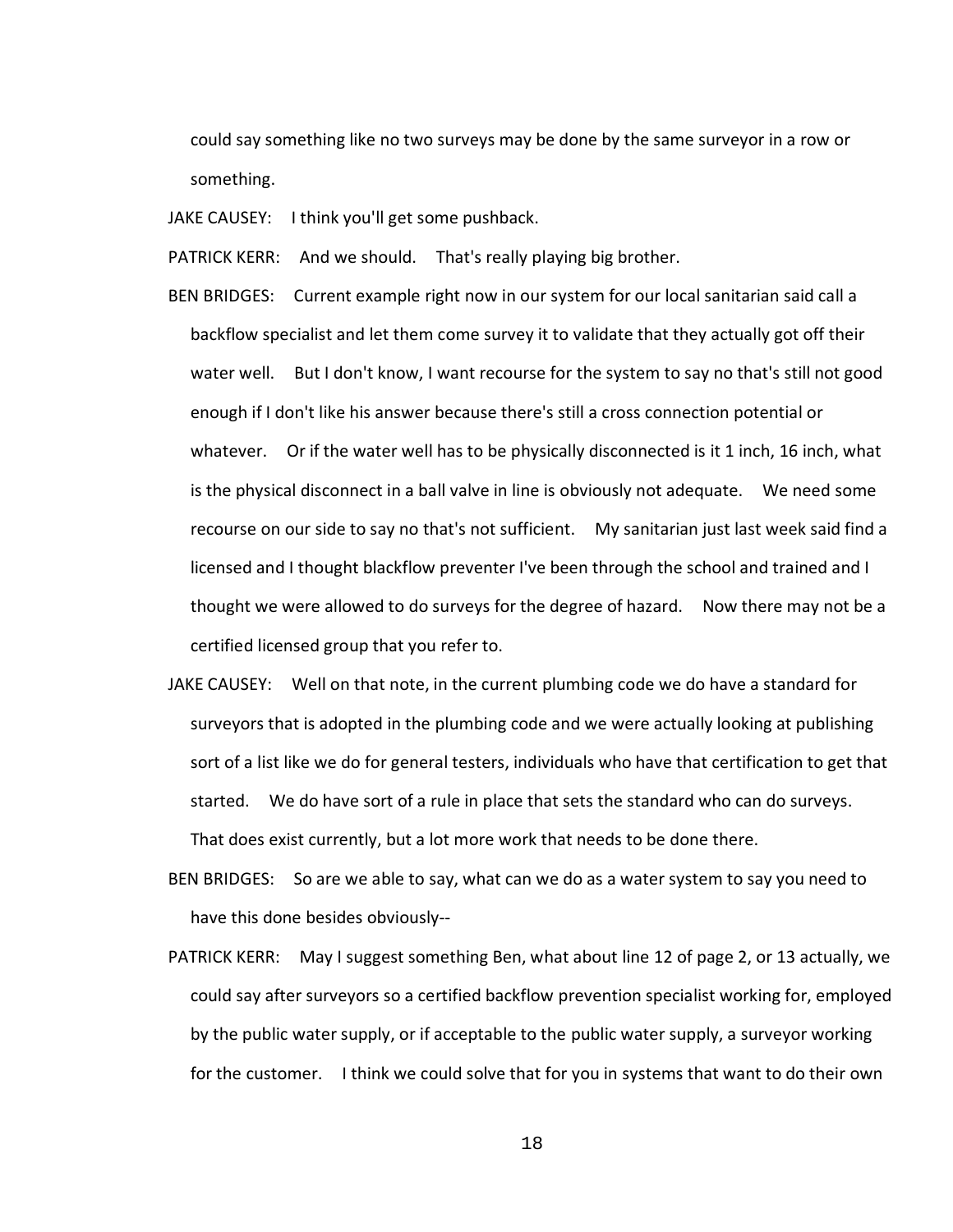could in fact employ surveyors and get them certified. Or they could allow a third party to do it. I think that's a fix that may take care of your concern. And then it would be up to the water supplier to maintain a list of people that they think are legitimate third parties. If you have a problem with somebody you pull them off the list and then may sue you, but there's due process in that too.

- BEN BRIDGES: If it's a brother in law type deal where you think it's underhanded you can get into that very easily, but you still want a trusted opinion. Maybe the system may request you use this one or this one. But the guy we're dealing with happens to be a lawyer so he's a little more difficult to begin with and then he may want to use so and so down the road. But as long as they are certified, and qualified, whatever, there's not a whole lot we can do saying that guy's not acceptable.
- JAKE CAUSEY: My only thought was a clause that just says the water supplier may reject or whatever the certification that something less is required. Sort of period the end based on whatever their own opinion might be I guess.
- PATRICK KERR: How about I say, and I'll fix this, but a certified backflow prevention surveyor working for the public water supplier or if allowed by the public water supplier a third party surveyor working for the customer.
- BEN BRIDGES: Well, again I thought, according to my sanitarian, he told me to tell my potential customer go get surveyed and bring me the document that it's good.

PATRICK KERR: Well that's what this says you have to do.

BEN BRIDGES: So I don't know that I want to as a system go hire unless I bill them for that.

JAKE CAUSEY: You may or may not. You have the option.

PATRICK KERR: And you have the right of first refusal basically. The public water supplier can do it or can allow third parties to do it. Your call.

BEN BRIDGES: Us do it, meaning provide our own surveyor?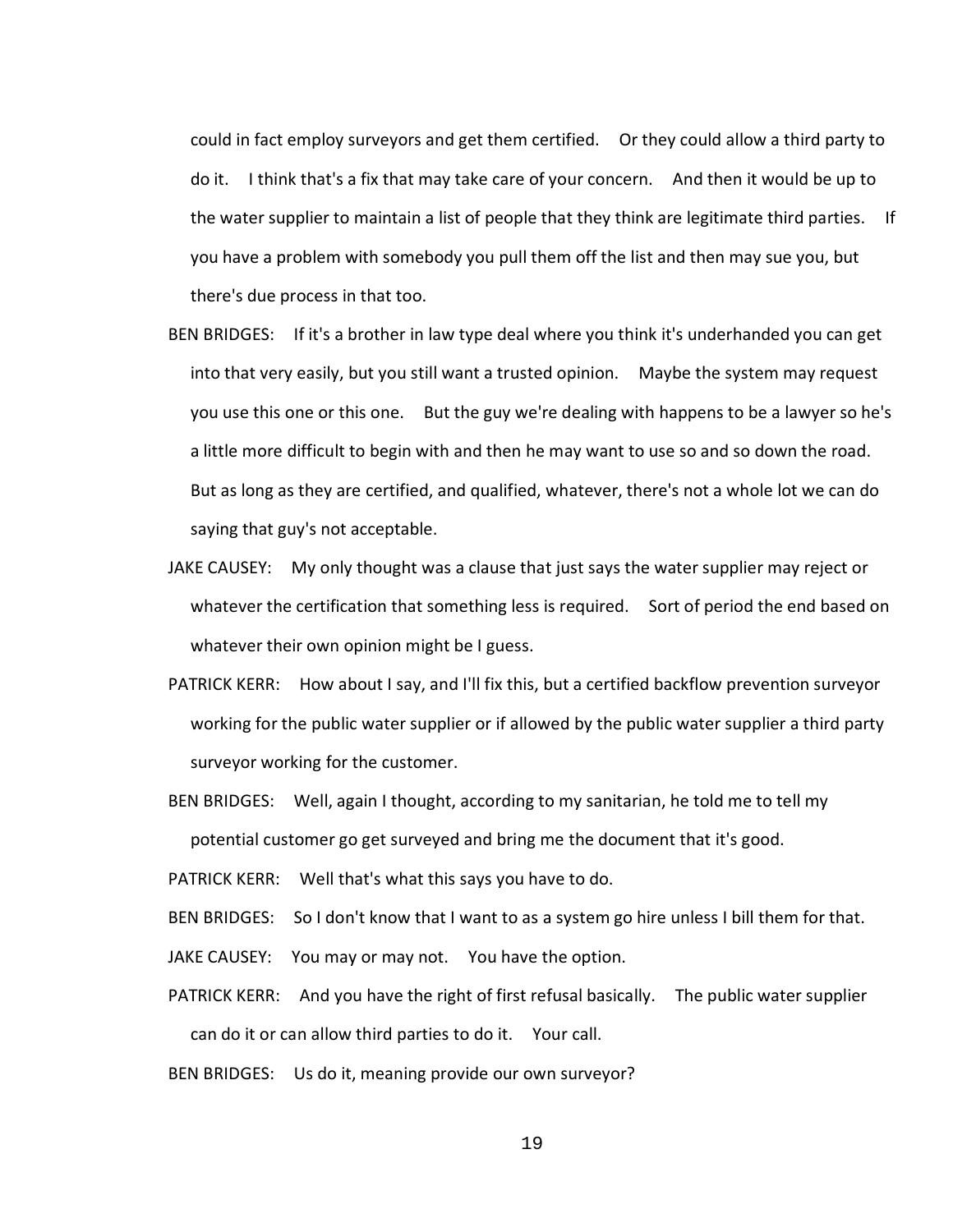PATRICK KERR: You could do that.

BEN BRIDGES: We can't go on his private property without his permission so I'd have to have a third party go in, do the inspection, or a licensed plumber who's certified in backflow go in. PATRICK KERR: This is the age old argument Ben. If they will not allow you on their property to do a survey they get an RPZ or they don't get service. Here's the issue. What I'm saying is you have that authority as a public water supplier. You can say I'll turn it on with an RPZ or you can say I'm not connecting to you. You're such a high hazard I want an air gap unless you can prove to me that you're not this hazard. And I think that's something the public water supplier could do well. Some may choose to hire their own surveyors and if the customer won't let you on their property to do the survey. RPZ or no service. Pick one.

JAKE CAUSEY: My main concern was to make sure water suppliers don't get stuck with a third party survey report that says they don't need a backflow preventer when they really need one and the water supplier having no recourse.

RUSTY REEVES: If that surveyor is certified could they go back on their certification?

JAKE CAUSEY: Can the water supplier go back on their certification, probably not.

- PATRICK KERR: What Jake said a minute ago about there's rules in the plumbing code for it. I think these people need to hold a certificate just as a operator does that DHH or OPH can pull their certificate for violation. Right now the way it's written if they have the training and they have a certificate from a school that's industry certified they can do it and there's no way I can pull that certificate. I think some effort needs to be put into...
- JAKE CAUSEY: Since you bring that up. This is something that I haven't had a chance to discuss with Dr. Guidry or J.T. but there's the bill last session where we're transitioning plumbing codes to the IPC with a long list of amendments. The last discussion, which was just a week ago, certification for general testers and surveyors came up and I guess generally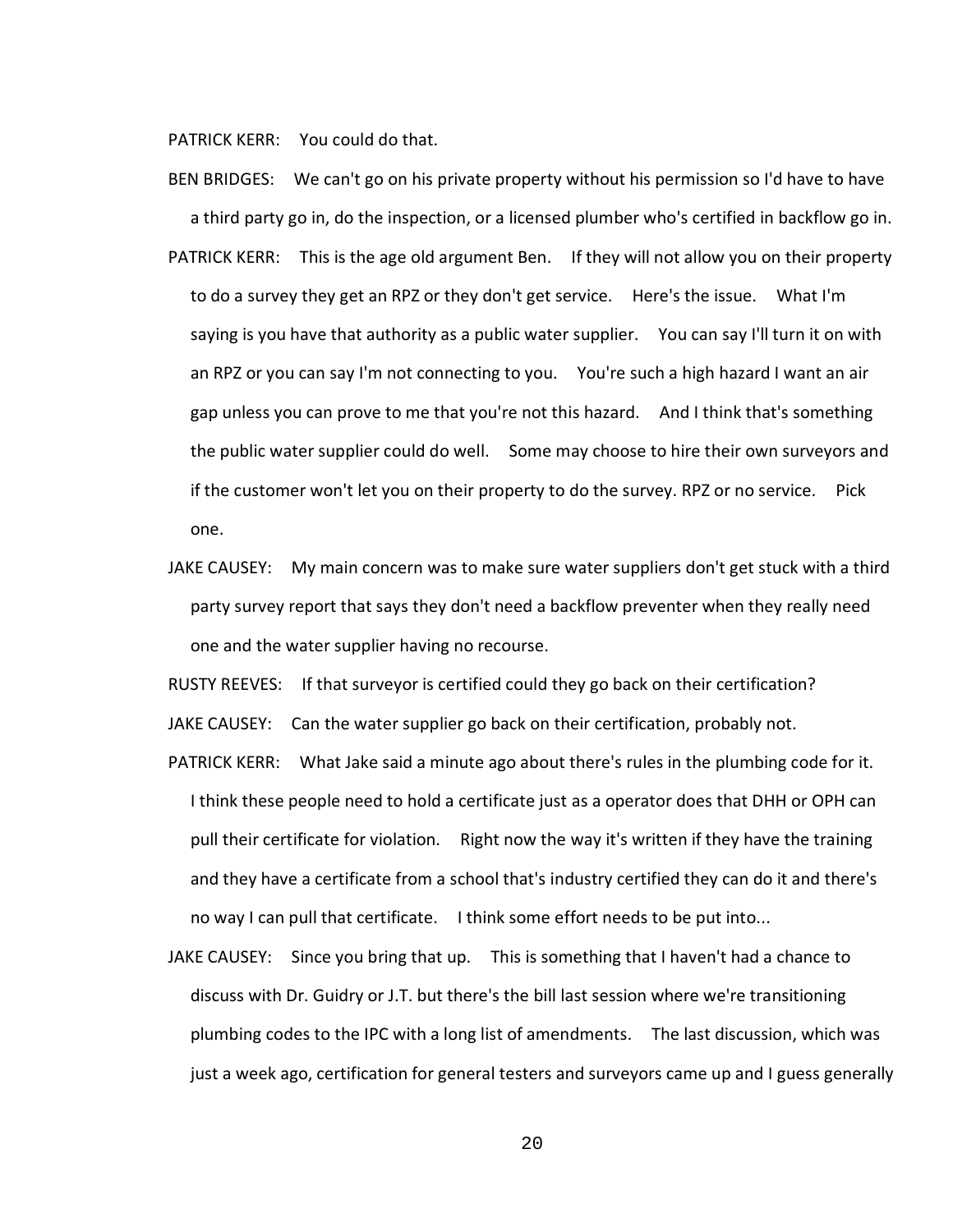they were adamant they didn't want anything about certification or licensure in the plumbing code under the co council. That basically their response was DHH we want you to keep doing that. And our response is we don't have the authority to do that because we can't regulate anything regarding plumbing whatsoever anymore. So to continue certification of general testers and surveyors fundamentally we'll have to have some bill in the legislature that authorizes like operator certification to license or certify individuals to do that otherwise they're not going to exist because we won't have any authority to do it. It won't be in the code any longer. That's definitely a huge gap that's going to have to be plugged. Somewhere somehow. It's sort of paramount to this topic.

- PATRICK KERR: Interestingly though the language Ben just had us insert would protect the systems because we could have our own certification for that third party and say you're qualified and certified my system while you're working out your problem. He's not an acceptable third party. Yeah he's got a certificate, but I want a bond, I want whatever. This gives us authority to do that as a system.
- JAKE CAUSEY: I would certainly want utilities to be able to determine who they accept even if it meets some state criteria even more so narrow that down for their system. I expect if we don't have any state level criteria that we're going to have water suppliers that don't establish any criteria. It's still going to be a big gap for us.
- JIMMY GUIDRY: The committee has certainly referenced here and continue to discuss and I keep seeing hands in the audience for public input. I don't know if y'all want to recognize public input cause they may want to touch on this subject, but we can certainly continue to discuss on the committee and have them say something afterwards. But I saw Rusty had his hand up as well.
- RUSTY REEVES: My only comment was we've been working with a group that is certified people to the American Sanitary, ASSE, Society Sanitary Engineers. Testers, administrators,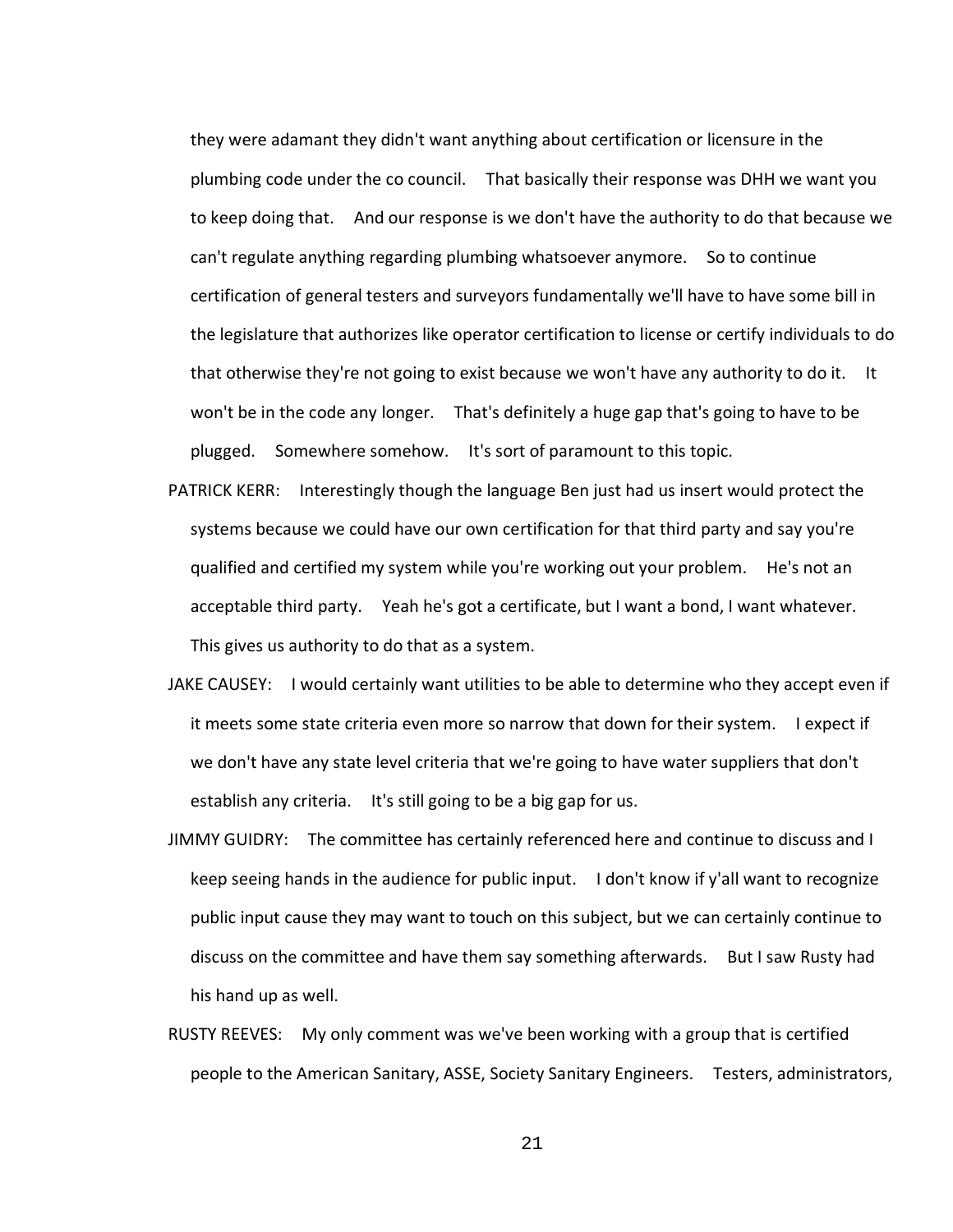and surveyors. My person that is going through this course are actually water system operators so they can provide a survey service for their own needs. My understanding to get a surveyor certificate you got to have a testers and the administrators' course.

JAKE CAUSEY: Just testing.

- RUSTY REEVES: Just testing. In other words it's two weeks of schooling and testing and it's the ASSE testers' certification and a pretty hefty fee for the course. It's a hefty fee for a water system, for a small water system.
- PATRICK KERR: I think as people, there's other ways to meet the requirements of an ASSE course other than go to a ASSE testing course. And so I think if there was a demand we could, with the department's help or with your help at rural water, figure out a way to put together a school that gets people certified. And they don't have to be ASSE stamped, but if the code said something like ASSE certification or equipment then we can teach the equivalent course. And again, policing them after they have certificates. Certificates shouldn't be a lifetime do whatever you want in my opinion. There should be some continuation training. That's up to if the department can get that legislatively approved it would be great, but if not then maybe we come up with some language that's best practice and say this is what the water systems should require or something like that.
- RUSTY REEVES: And we shopped this training around and it was the most reasonable option we come up with for the complete package for the testing and everything.
- JAKE CAUSEY: We were looking at the code says ASSE 5120 surveyor certificate or equivalent currently. And so we looked at those this morning actually and so ASSE 5120 is the surveyor certification. 5150 is the backflow program administrator certification which does include a good bit of surveying and so we were going to accept that for surveying as well either one from ASSE. ABPA specialist cross connection control specialist include survey and I believe the Trio program manager is a certification that includes surveying. Those are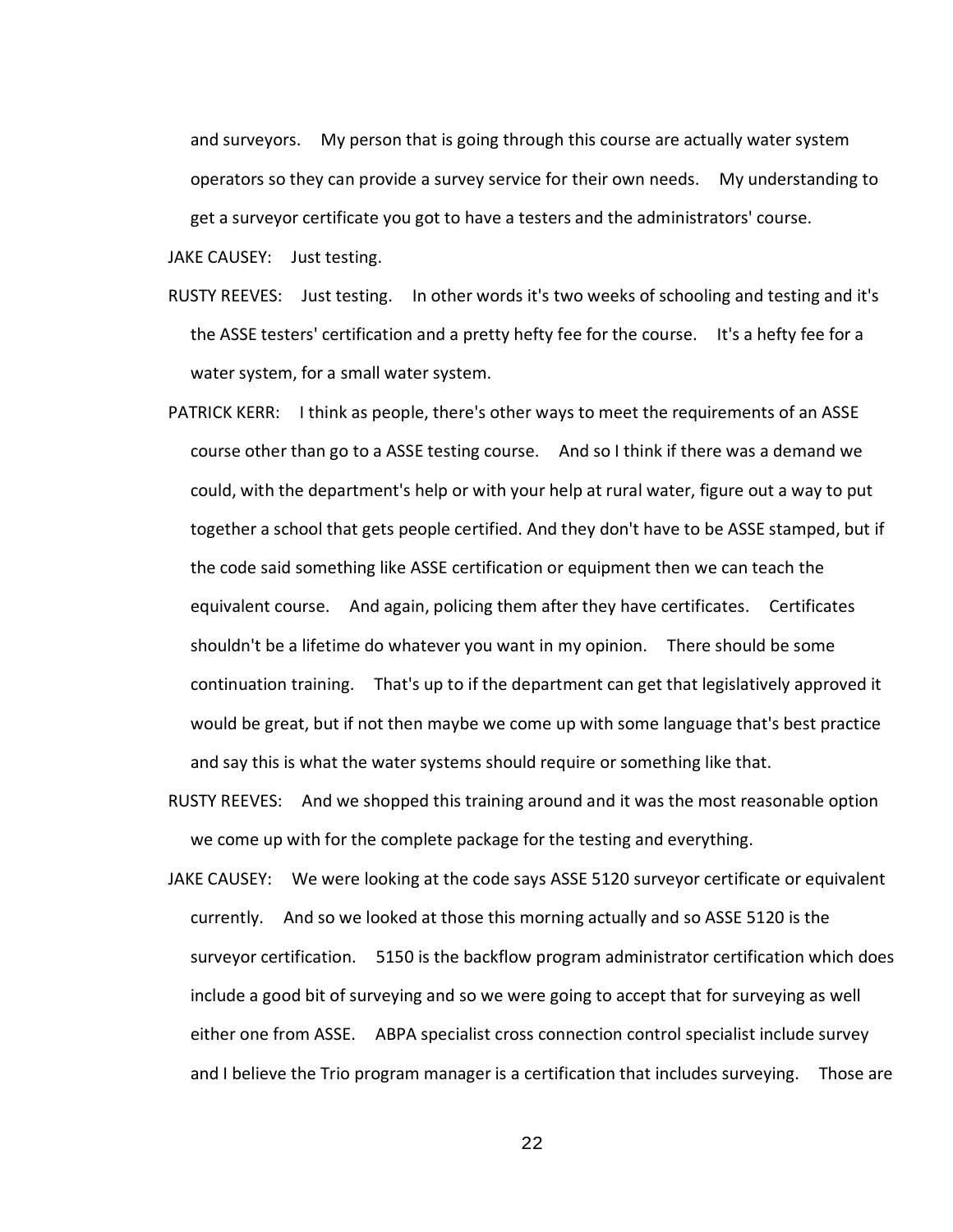probably the only ones that I'm aware of that have enough of the survey component that we would consider those individuals qualified to do that. I know other states certify general testers, Texas Mississippi, and surveyors. And the certifications do require recertification every three years, but it's strictly CEUs and there's no ability to resend someone's certification or not recognize it based on poor performance or other issues. It's not really sort of a state license or certification.

- BEN BRIDGES: Based on that that's why I would push for the operator of the system to be a surveyor. He has a vested interest in it. When we first started doing this in the 90s the plumbers were really unhappy with us because we owned the device, we maintained it, we did the whole 9 yards. I did because I went to Trio and got certified to do that. We didn't charge them to fix it, but the plumbers weren't happy because they wanted that fee which was pretty hefty or could get hefty. The operator we elected to keep that in house and have a couple individuals trained to do that. It was more beneficial for the system. It protects us better cause we're the one doing it and we're not worried about making the money. We want to make sure we are protected. I focus more on the operator being able to be certified, to be licensed, to be able to inspect or survey as I would an outside plumber. It comes down to a financial gain or not.
- JAKE CAUSEY: So for the ABPA specialist you don't necessarily have to be a certified tester to qualify. They will accept if you have been an operator for five years so to speak. I think in the ASSE to get the 5120 certification you have to have been a tester, but to get the backflow prevention administrator you don't have to have that. The money thing there are a few little options there that may make it a little more financially viable or feasible. I guess the only other thing I'll mention I know there are some states California, I don't know there's a lot of states that do require each, I don't know if it's just community water supplies, to have an operator on staff who does have formal training in cross connection control.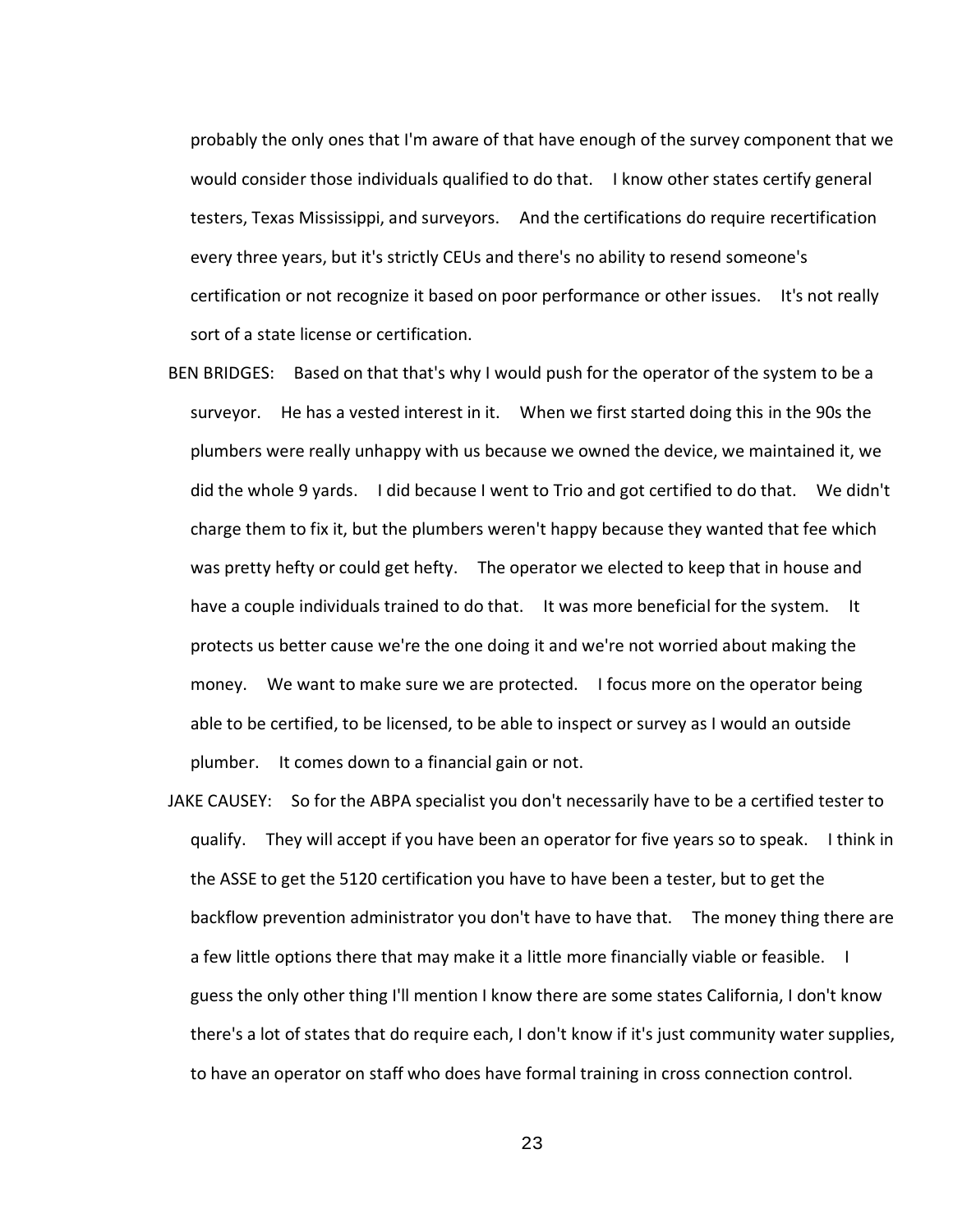That's sort of the extent of the requirement. It's pretty vague, but they do have someone on staff who has training in cross connection control. That has been one huge problem more so from just push back in PR is with water suppliers implementing programs having very little knowledge about what they're doing and being not able to communicate very well to their customers about why it's important and that's a huge, huge piece of mitigating the push back frankly is the education and the training of operators to be able to speak intelligently about what it is and why it is important to the customers rather than just saying I don't know why we're doing this, I think it's ridiculous, but DHH told us we had to do it. That will get them pretty mad pretty quick and we get a lot of people calling just based on experience.

- RUSTY REEVES: We found in the past it takes two courses or two classes of testers to go through for us to have enough people to fill one class of surveyors. All testers want to be a surveyor. We have a minimum of ten people per class and it usually takes us two classes of testers to produce one class of students who want to go survey.
- PATRICK KERR: May I ask a question, is that something that should color the language we're using here or is this language acceptable to you about requiring that surveys be done or that you install an RPZ? Who else is going to do it if we don't have enough surveyors? I would rather air on the side of safety of the system. If there's a big push back from our customers and the system can do the work itself that's another solution. I think this strikes a good balance.
- RUSTY REEVES: I'm fine with that language here. My only question is the surveyor's status and his credentials. Like in Ben's situation if Ben's a small rural system and we're running the same thing we don't want Joe's brother in law to come up there, sorry if there's anybody named Joe, to come up there and say well I've got a surveyor's credential and I went out there and looked at it there's no real big problem and he walks away. The next week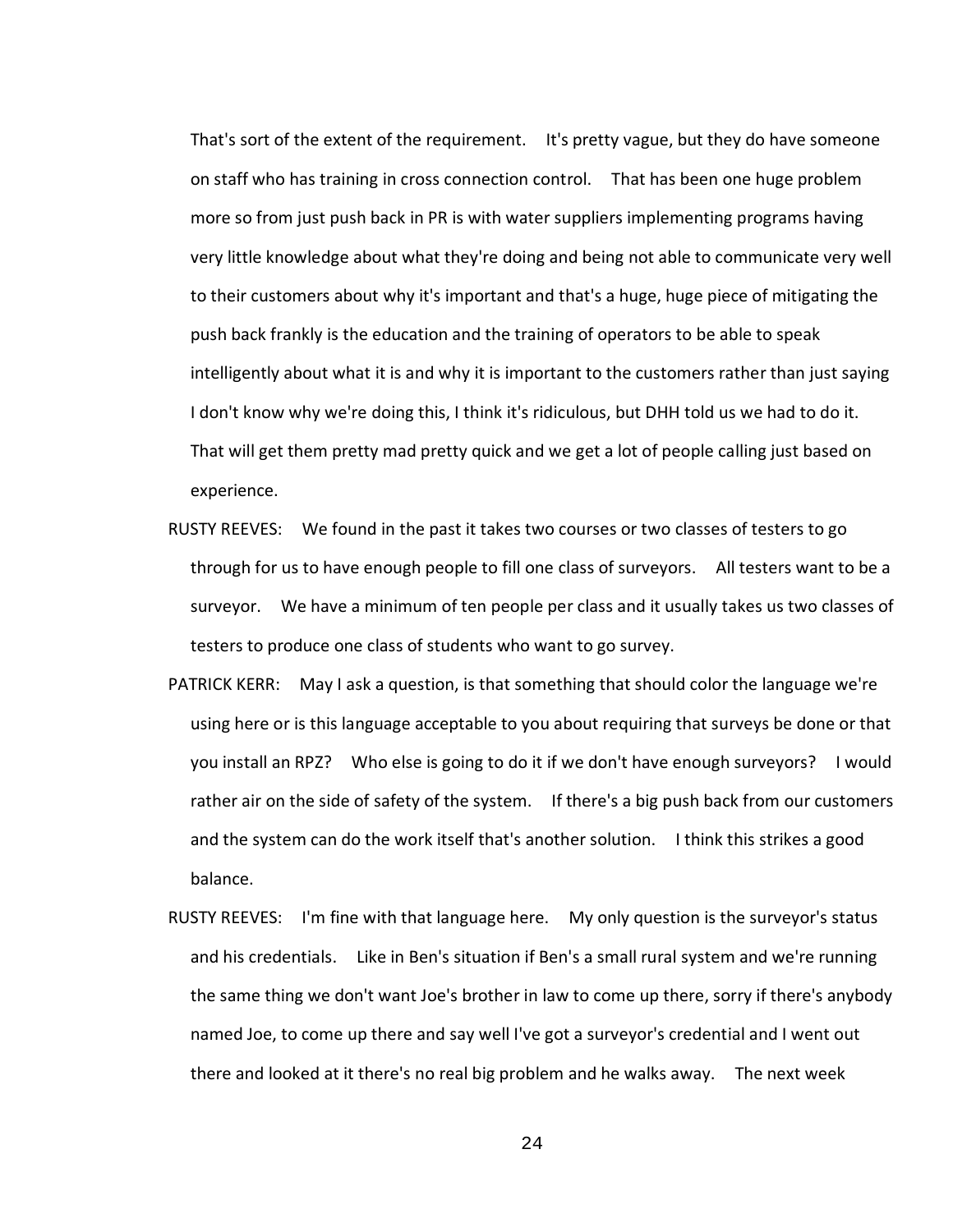something happens, we contaminate the drinking water, well y'all had a surveyor come up there and he looked at it. Some credentials that he should have to present. Like somebody mentioned being even bonded to that degree if he's going to go do work for other systems.

- PATRICK KERR: I think that's fine if that system wants to add a bonding requirement that's their prerogative. My concern right now I did not realize the implications of the severance of plumbing from DHH last year and I don't think any of us recognized. I don't think we can fix that, but we can fix our problem. We can work with the state to get legislation passed to help, but let's just do it this way so that we don't need the legislation and you can protect your system from cross connection.
- JAKE CAUSEY: I guess those systems that are here that understand this well can. I think most of the other 99 percent we don't know who the surveyor is or the credential they should require are not going to be able to do it very well. Even with this framework they're just not going to understand that. I guess that's what I'm just kind of saying with the certification of general testers and surveyors is a huge gap. The top 1 percent understanding can set their own criteria about who's going to do the work, et cetera, but I don't feel like all the other systems are going to be able to do that without either someone giving them a template. And then actually reading the template and understanding, that's been the process. I definitely agree with the idea of a licensed certification those individuals would have that other utilities could basically say you have to have this from DHH.
- MIKE SOBERT: Mike Sobert, Consolidated Waterworks, general manager. I think I got lost somewhere. For the last 16 or 18 months the Louisiana Standards Committee has been meeting to develop a set of standards for public water systems to follow in taking care of our customers. You've told us how high to build pump stations or what to do with an overflow,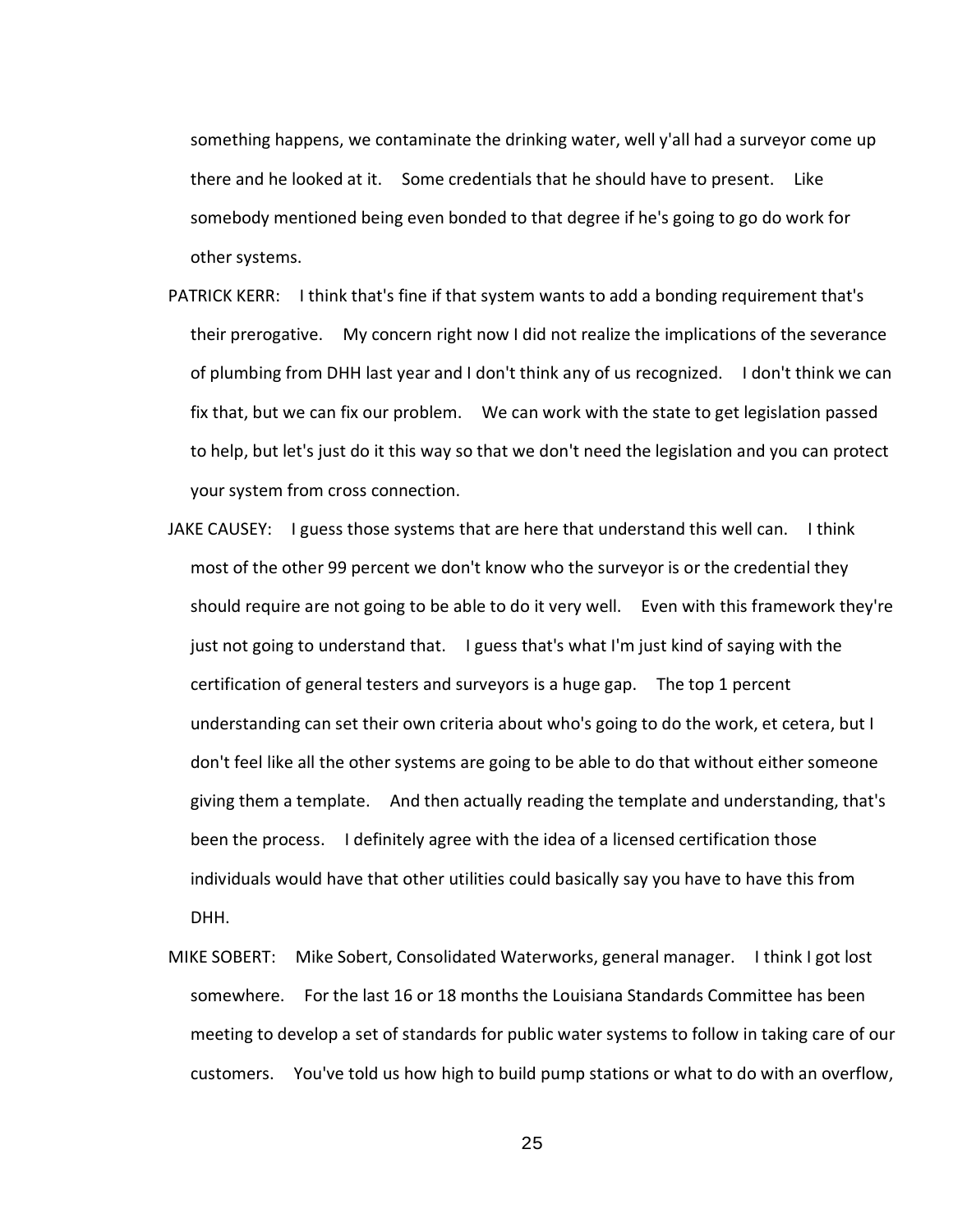elevated tank, all that was great. It's on our shoulders, we can handle. Now I'm getting a little nervous because now I think I'm being told that eventually this will be used in a sanitary survey to us of which I have to make a customer, who also carries a gun, do something. And I don't think I've seen, or at least not in here, read the teeth that I would like to have to go to people in Terrebonne Parish and say look this is the law, this is what we got to do. We have 45,000 customers, 5,000 meters 1 inch and greater. I'll just put that in the commercial, industrial, or manufacturing section. I can identify those, I can go to them and say you don't have a backflow preventer you need one. Really what bothers me is in three years I've been there I've never seen one special report from plumbers. Only had two plumbers in the entire parish that are certified to inspect. One of the two to repair it. This ain't happening guys and ladies. Now and I'll do what you tell me to, but is this something I got to go to the local parish government and say hey guys would y'all with our backing pass an ordinance so I can get a little extra help here so when I call the sheriff he'll come. This is going to get nasty to a lot of people. This is not going to be a cake walk. Where I'm at every highway on both sides is a bayou so everybody's, as we call them, hosepipe is sticking in the bayou all the time and they don't have any cross connection. I'm just confused as to where you want this to go to get into the sanitary survey so that when I get cited I have a means to correct my problem. The big thing is when I go to pull a customer's meter because some surveyor, or plumber, or somebody said it doesn't pass you know what they holler at me. I have no power to fix it other than to say hey go find somebody to fix it for you and when they give me a certificate I'll put your meter back. Maybe if we can think about a little direction here for some of us that have to make this work every day would be greatly appreciated.

J.T. LANE: Thank you. That's really good feedback to hear. This is the first time we're talking about it so in the next meeting we're going to come back after we do some more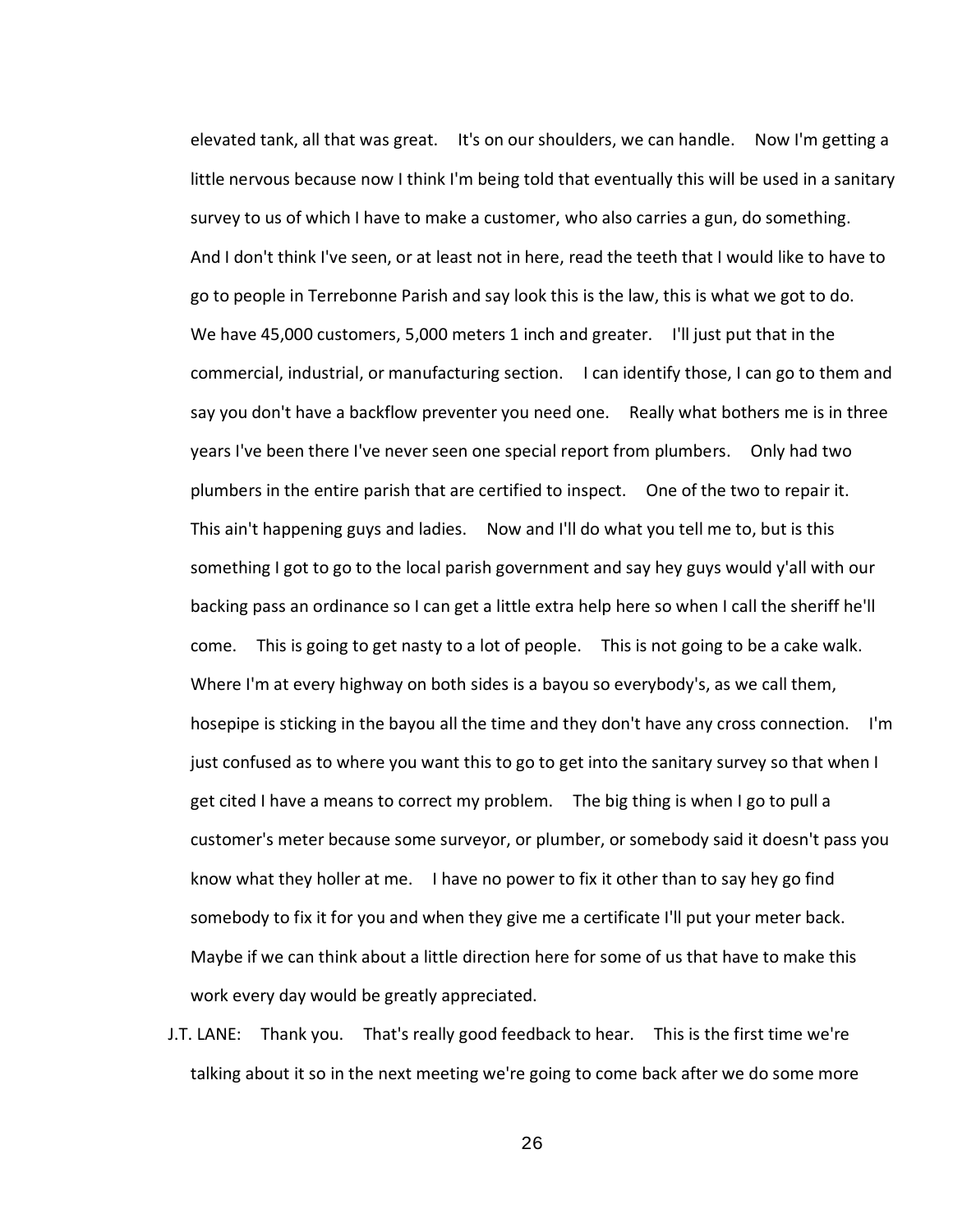digging and research ourselves. This is a new issue for us to tackle so that's very helpful. When we come back for our next meeting to go over our comments about the language and a lot of the issues we've discussed I think we can provide some more firm feedback on it and I think have a more robust discussion based on what else we are able to research. Any other comments on backflow?

- JAKE CAUSEY: One last comment. I guess getting back to again what's required today verses what changes here. Pat mentioned initially the testing requirement for pressure vacuum breakers on irrigation systems. Keep in mind today they are required to be tested annually under our current code. What's being proposed is to discontinue that requirement for annual testing. That requirement has been in place for 20 plus years.
- PATRICK KERR: No sir, two years. Moved containment from isolation two or three years ago.

ROBERT BROU: 2012.

- JAKE CAUSEY: Okay. So and then I guess additionally every single cross connection control manual publish ABPA, USC, Trio, EPA guidance manual, name them, they all require annual testing of pressure vacuum breakers. I wouldn't support to stop the required annual test for pressure vacuum breakers. Definitely willing to look at it and do some research on historical cases and look at it some. But many, many states have cross connection control requirements. They all include PVBs, irrigation systems, they all require routine testing. I do think that maybe Florida has backed off to a two year test instead of annual test for PVBs to provide a little relief on residential side.
- PATRICK KERR: Please do research and I think you'll find many states do not address pressure vacuum breakers in testing requirements for irrigation systems. I've found several and I'll send you a few. They're just not addressed at all.

BEN BRIDGES: Then that lends me to the question if we're going to put them in, check them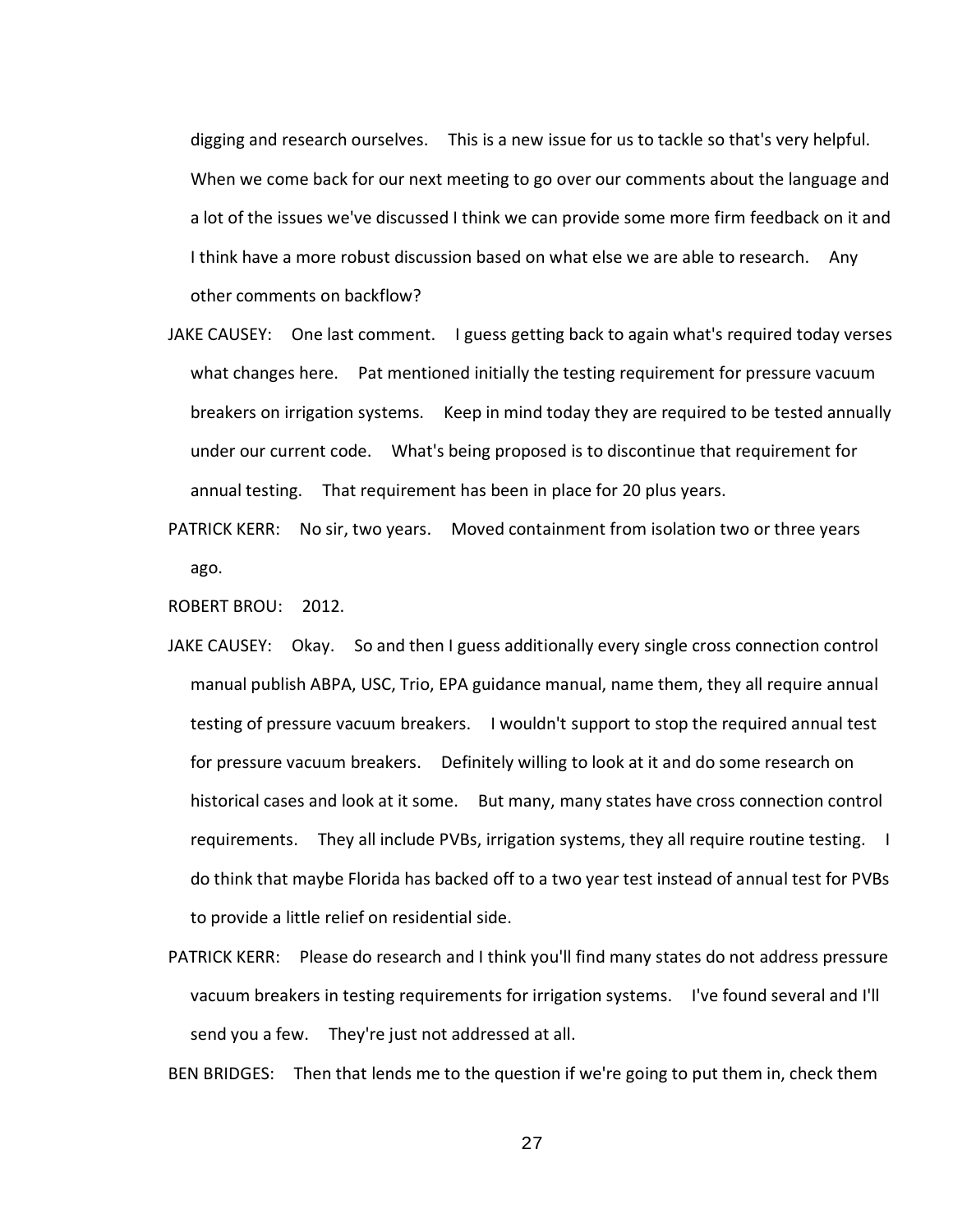one time, and assume they're good for 20 years why bother putting them in in the first place. We have a false sense of security after prolonged time. I understand your condition with thousands and thousands in Baton Rouge, but rural systems we have a different animal. We don't have very many irrigation systems where I live like that.

- PATRICK KERR: Let me tell you where I come from on this. If there's a mechanical reason to test, if there's a chance they'll fail and cause contamination if properly installed then I'm all for testing. I just cannot find any examples of cross connection of back siphonage event that happened with a properly installed pressure vacuum breaker.
- BEN BRIDGES: The hinge is on properly installed. The validity of your statement is based on properly installed, but you know there are eight or ten jake-legs that are just going to put them in wherever and put the other heads up higher.
- PATRICK KERR: Tested and certified. The installer has to certify to the system that it's installed correctly. If that's not the case we don't turn on the water. I don't know the solution. Am I indifferent, no. I think it's, immoral's not the right word, it's not okay to make people pay for things they really don't need. If there is a level of protection provided by testing them then let's test them. If there's not let's make a decision they can keep that money to buy something else. That's where I'm coming from. I don't mind regulation if it's for a good reason, but there's no benefit to testing.
- RANDY HOLLIS: If there's a failure it's usually loss of supply to the customer. Is what you said earlier.

PATRICK KERR: If it fails or breaks water will flow through the meter and it will flood the area. RANDY HOLLIS: There's a reason it has to be repaired and then it has to be tested.

PATRICK KERR: A pressure vacuum breaker normally has a single spring check and spring vacuum breaker that's held closed by system pressure. If you take the pressure off that spring loaded pop it will drop and it will allow air into the system. If it freezes or breaks in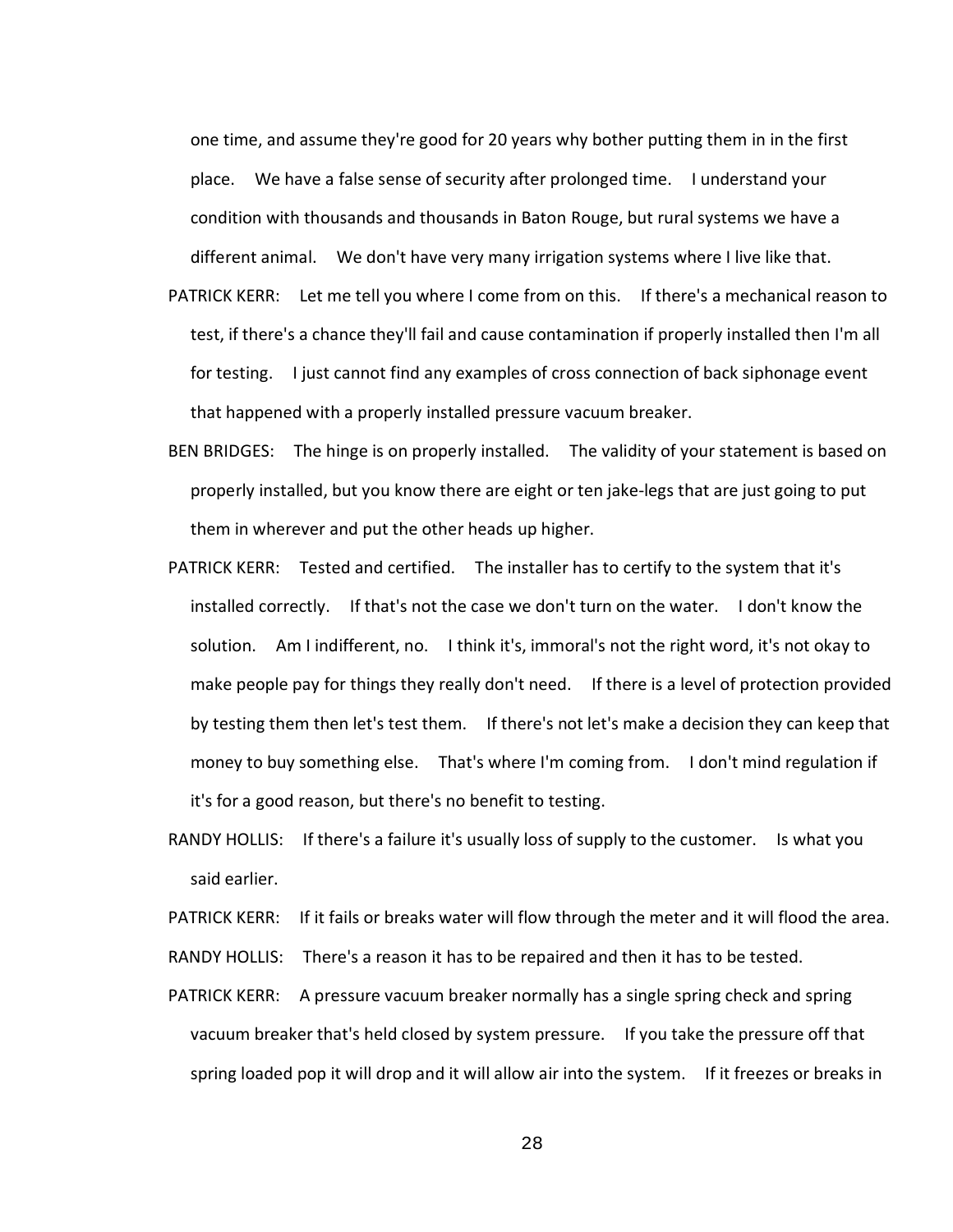some way water just flows out. If it's installed above the highest head, and we're talking inches of head, inches of head against the system. If somebody's got a sprinkler head that's 6 inches higher than. I don't know what the pressure is that that spring exerts on the pop itself, but it's more than a few inches. Even if they were close it's going to be protected. I don't know, take a look at it. Just look at it with an open mind Jake.

- JAKE CAUSEY: I guess just sort of as a point of matter RPZs are specifically designed to fail, close as well if they discharge, et cetera so I don't know that logic doesn't universally apply. We're going to test RPZs annually. They're rated for high hazards. PVBs are installed in high hazard conditions.
- PATRICK KERR: With no downstream pressure. That's the distinction. An RPZ has to be installed, for example, you could put a pressure vacuum breaker on this building provide you put it on the roof and you pump the water up to it and then it will be protected. But the head in this building could overcome the pressure vacuum breaker and you could have back siphonage. So we put in an RPZ which is designed to have pressure downstream. My point is if a pressure vacuum breaker is adequate protection and a pressure vacuum breaker is reliable then we shouldn't have to test other than on installation. Jake keep an open mind, think about it. And it's the greatest pushback we're going to get as a water system provider that we go out and tell all of our customers they need to test those annually. We're talking about 80 bucks a house. That's a lot of money for a lot of people. And the plumbers will come in here and tell you they should be tested. And the guys who sell backflow prevention devices are going to tell you they should be tested.
- JAKE CAUSEY: And frankly everything I've ever read anywhere says they should be tested. I think there's going to be a lot more meat to the argument about why they should be tested than why they should not.

ROBERT BROU: They have been part of the plumbing code for like you said 20 something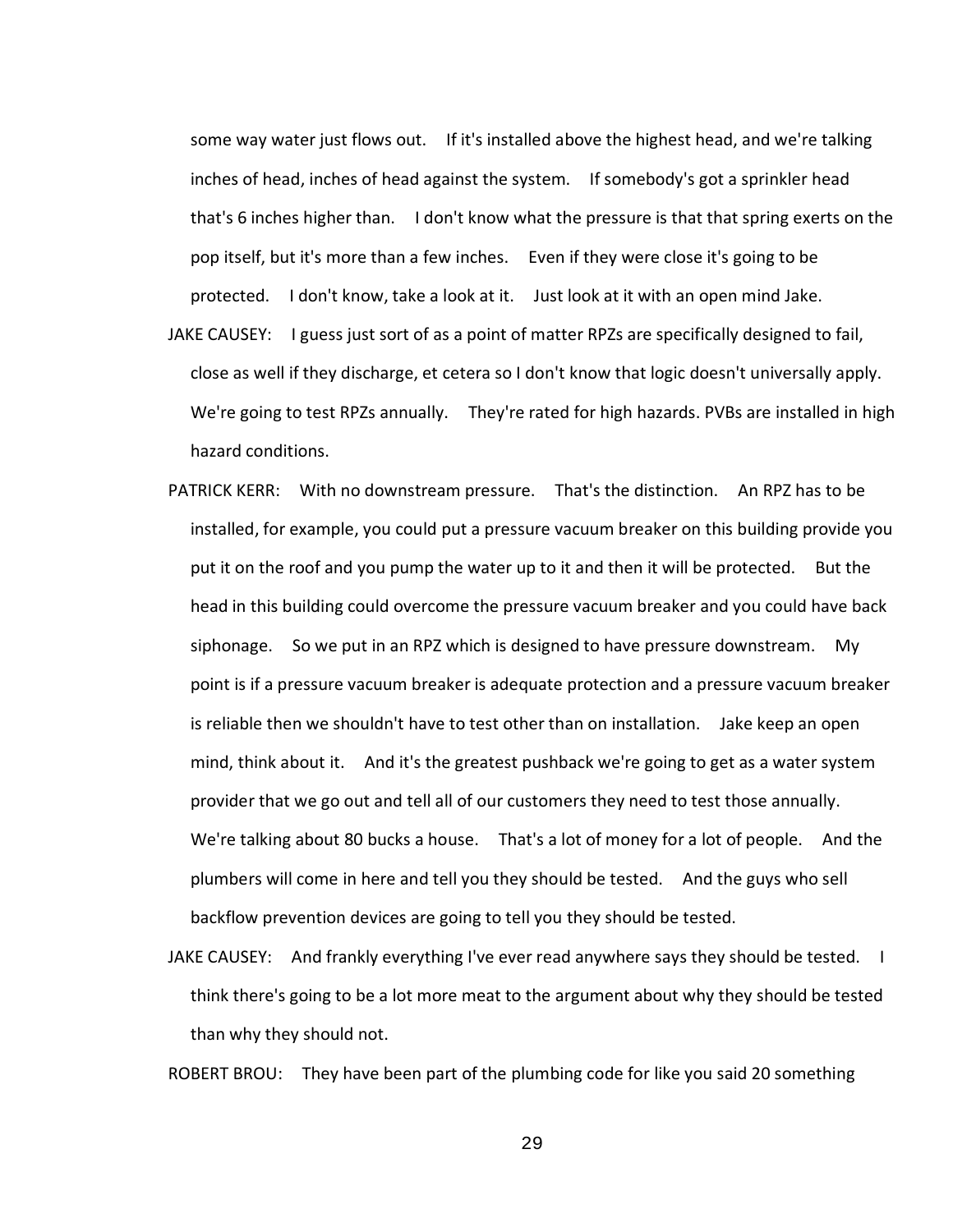years, but they have never come under our jurisdiction. If they were isolation unit it got brought under in the 2012 plumbing code for the first time.

- PATRICK KERR: The fact is that the way the code is written today, and I know we've had this conversation, to protect public health that pressure vacuum breaker needs to be at the meter to protect the consumer downstream of that there needs to be another one on the branch of the irrigation system. The way it's written now that's a high hazard, there ought to be one at the meter which means we ought to have two. One at the meter and one on the irrigation. I think that's big time overkill. And you and I have discussed this and Caryn and I have discussed this and I think we all agree that strict interpretation of code is if you need one you need two.
- BEN BRIDGES: One way we got around it in Vacherie they charge for sewer rates on their water so they paid sewer rates. Most of them would go in and put in a separate dedicated RPZ backed irrigation system and didn't have to worry about it. Eventually pay for itself. But when they had to pay a sewer rate on water they poured on the ground that made them mad. So they were willing to spend an extra 1,000 dollars to go back and put a second separate line in just for irrigation.
- PATRICK KERR: Lots of folks are doing that where they have consolidated treatment of sewage, but there's a lot of communities in this state that don't.
- ROBERT BROU: I do have one other comment. I propose it as a question. I know our ordinance we have specific language that says we can refuse service if they refuse to do this. I didn't see that in this. Do we need to have it as part of the state law in particular for the small community systems that are not part of the local government and may have a very difficult time getting it passed locally that they would have something to fall back on.

BEN BRIDGES: I agree.

ROBERT BROU: Just a simple phrase that says you have the ability to refuse service when they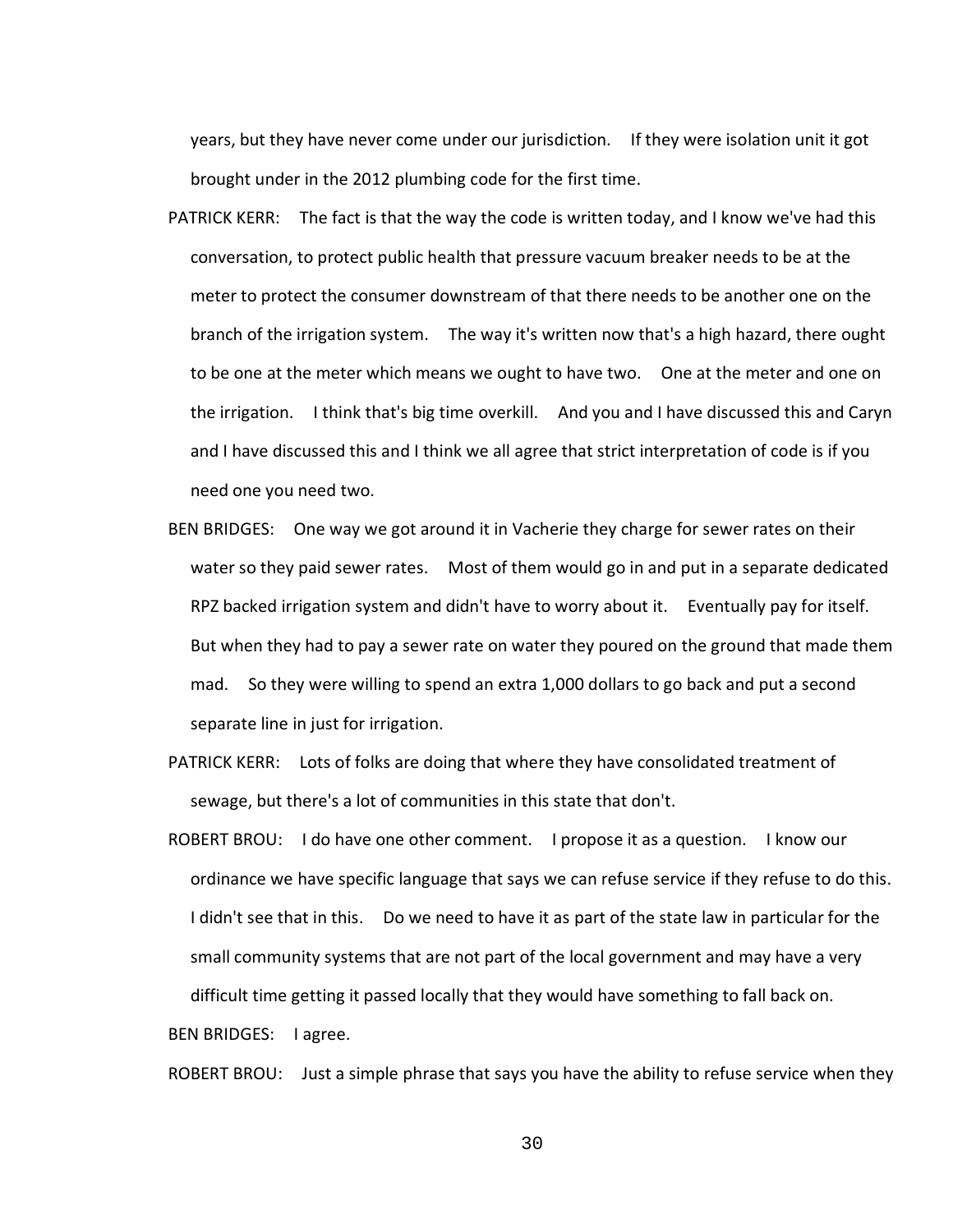won't meet required.

- PATRICK KERR: On page 2 line 8 commercial, industrial, agricultural customers are required, should I put in as a condition of service?
- ROBERT BROU: I think it needs to be everybody. It needs to include the high risk residential. It needs to be in a separate section from that paragraph.
- PATRICK KERR: Well, it needs to be in both places. But would that be adequate language for you as a condition of service?
- ROBERT BROU: I would rather it more plain. I've got it in a local ordinance so it's not an issue for me, but I think a lot of these little communities that are just a water district or have a well for a neighborhood are going to have a difficult time getting the local government to pass that regulation.
- RUSTY REEVES: Didn't you have it in here they cut the water off if they didn't agree?
- ROBERT BROU: I do not see it anywhere. I was looking for it.
- PATRICK KERR: We could be more clear. Are required to install and maintain, doesn't say if they don't.
- ROBERT BROU: And I know not everybody is going to choose to do that, but at least give them the power to do it. Really the only teeth we have.
- PATRICK KERR: So condition of service is that power.
- SIDNEY BECNEL: Says that at the end of the sentence.
- PATRICK KERR: Condition of receiving water service. Thanks Sidney. On line 10. And then on page 3 line 11 it says if you don't do it it's grounds for interruption of water service.
- BEN BRIDGES: But that's under PVBs though, isn't it?
- PATRICK KERR: That is under PVBs.
- BEN BRIDGES: We need a catch all.
- JAKE CAUSEY: What about page 2 line 4 in implementing any ordinances, rules, contracts,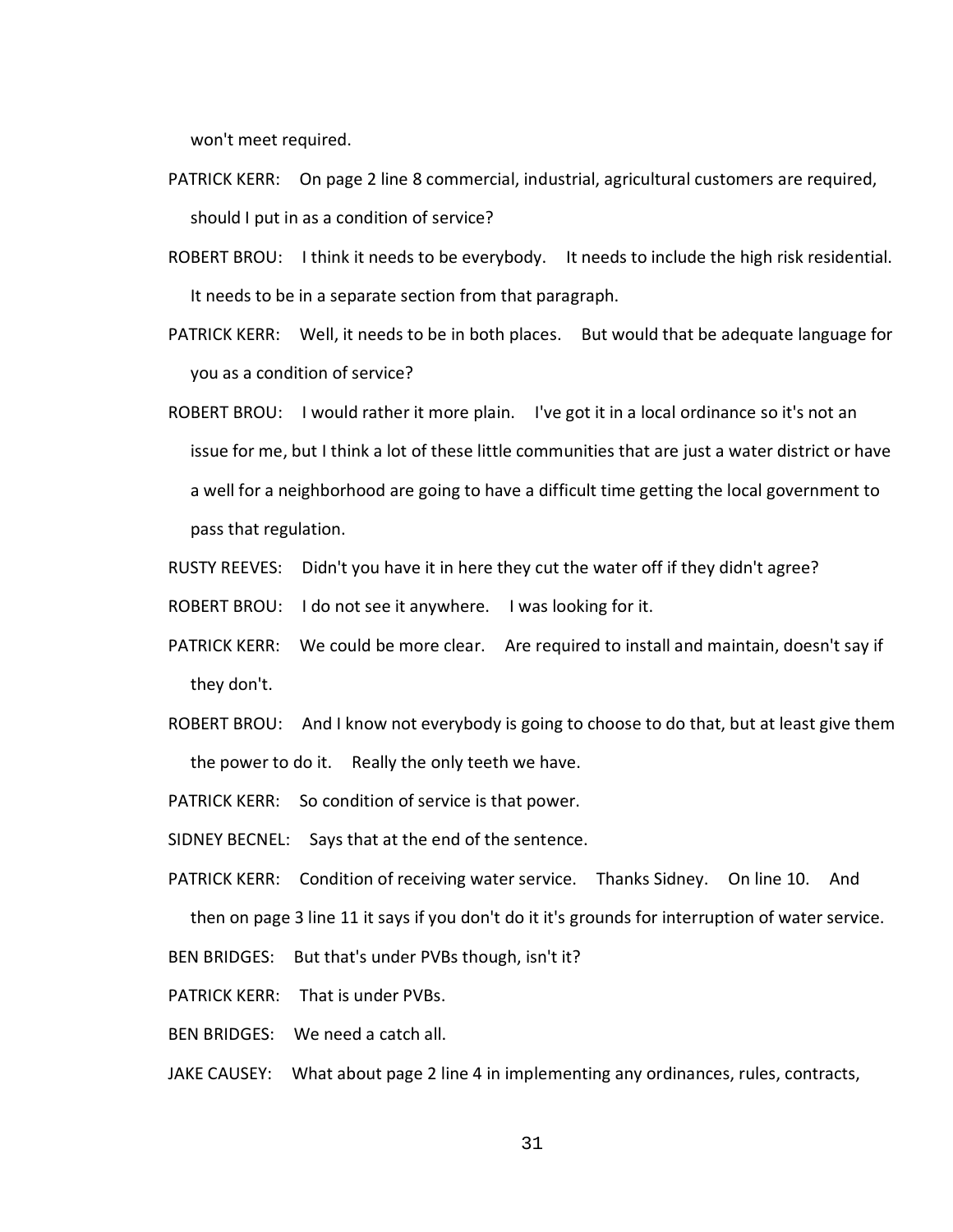polices, or other steps to achieve such compliance, water suppliers shall have the authority to prohibit or discontinue water service.

BEN BRIDGES: We just need a copy of what that code says.

- ROBERT BROU: There's your catchall. Actually is there. I'm sorry. I knew we talked about it. I was looking for it. Sorry, it is there.
- J.T. LANE: With that we'll move on. So our follow up we'll examine all these issues more and I think everybody has taken lots of notes and we'll research that for the committee. With that we'll move on to the national elevation standards.
- RANDY HOLLIS: Glad Dirk's not here, he would be killing me. While I was reviewing some literature yesterday I just happened to see that President Obama signed an executive order January 30th to set some benchmarks for federal agencies and really what grabbed me was that for noncritical structures the executive order states they should be built 2 feet above the 100 year flood elevation. And then for critical structures 3 feet above the 100 year flood elevation. We have discussed many times in this committee what is an acceptable level for critical structures and we mentioned 100 year flood or 1 foot, 2 foot, 3 foot. I just brought this to the committee's attention to say here's something coming from the White House to FEMA stipulating what they believe critical facilities to be and they should be 3 feet above the 100 year flood elevation. It doesn't say water systems, but I have to believe water systems are considered critical facilities. I think we're going to have to go back and look at some of the sections we have passed where we have stipulated 2 feet above the 100 year flood elevation and as a committee discuss do we want to match that as far as 3 feet to match this executive order or to prevent problems down the road. That's why I brought it to the attention of everyone. Bill Cassidy in the paper today was quoted his reluctance to this, or shouldn't say reluctance, but anyway, but he doesn't mention elevations, what he mentions mostly is the sea level rise is his concern. He doesn't comment on the elevation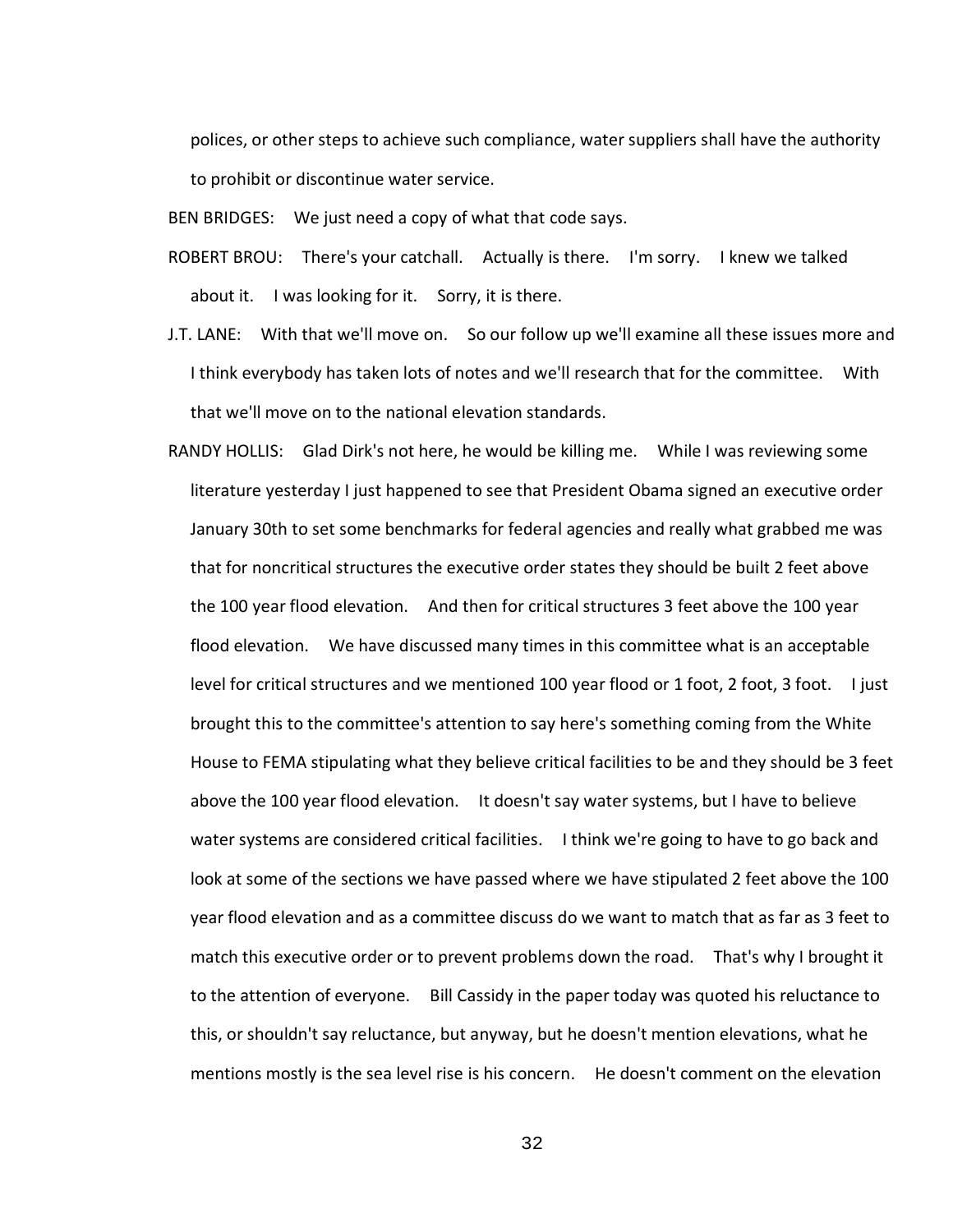requirements. That's why I sent it yesterday. I think for us to consider it down the road as we approve the standards.

- JAKE CAUSEY: What would be the impact really of changing it from 2 feet to 3 feet other than 1 foot?
- RANDY HOLLIS: Cost. If you've got a reinforced concrete structure and you're building it the cost of building it up higher. It could be significant because now all of a sudden all your access to it has to be higher, all your roads, everything else.

J.T. LANE: That applies to any future projects that would get FEMA recovery money? JEFFREY DUPLANTIS: Anything federally funded.

- RANDY HOLLIS: But does that come in the drinking water revolving loan program from EPA. Are we going to see this as a requirement of drinking water that anything has to be 3 foot above the 100 year flood?
- JAKE CAUSEY: We did ask our EPA region 6 and SRS staff and they knew absolutely nothing about this. But as you say this is pretty hot off the press so. There's more to come.
- RANDY HOLLIS: I know we did pass sections already that deal with 100 year flood elevation and that's why we need to go back and look at those before we make a final vote on everything we need to look at this. That's all.
- ROBERT BROU: I actually like one thing out of here that I would like us to consider. Always talk about significant improvements to a facility being a trigger point for some of the grandfathering or taking away grandfathering. They actually have a definition of that at the very bottom of the first column where it's 50 percent or more of the fair market value of the overall project. May want to consider that as well as a definition for significant improvement to your facility.

JIMMY GUIDRY: You're on record, right?

ROBERT BROU: I'm just saying we talk about. It is worth discussing. We don't have any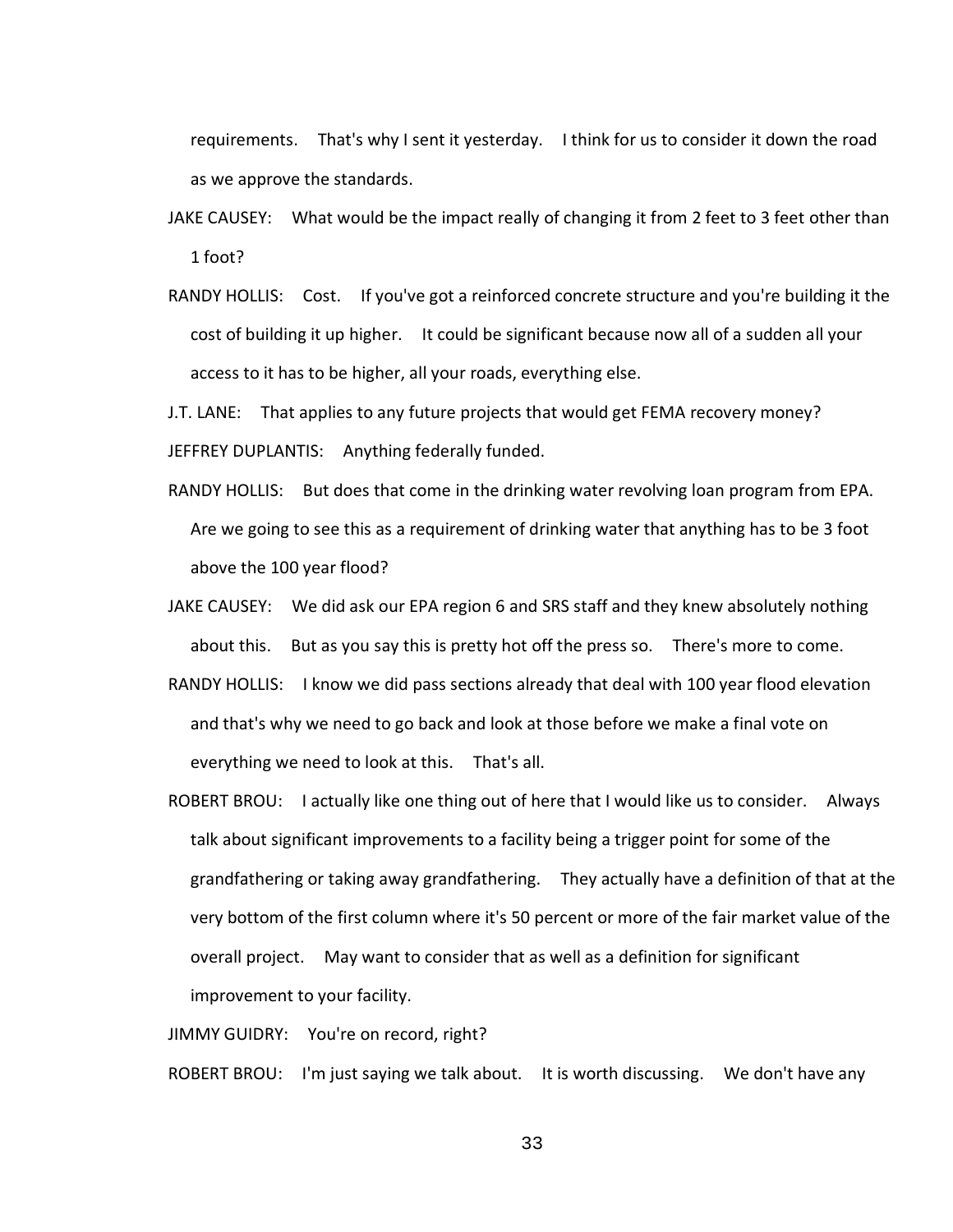definition right now. We just say any significant improvement. What's that definition at this point?

JIMMY GUIDRY: So is it fair market value of a new system or fair market value of this 40 year old system? That's what I want to know.

PATRICK KERR: Part one does have a definition.

- JAKE CAUSEY: Substantial renovation is the term, not significant improvement. This relates to fair market value of the overall project, structure, or facility. I'm not sure if this would be more stringent or less stringent to be perfectly honest. Couldn't begin to tell you. Different people argue it different ways.
- ROBERT BROU: Just think it needs to be more clear. Still got to have some wiggle room.
- JIMMY GUIDRY: When I read this it's like opened ended. It doesn't tell you what fair market value was.
- RANDY HOLLIS: It would have to be the present worth of it because if you did something 20 years ago you're going to use the value 20 years ago to depreciate it, no.
- J.T. LANE: Thank you for bringing that to our attention. With that we'll move on to part 11. Jake, want to do the side by side for 11?
- JAKE CAUSEY: We don't really have a handout. I think we just wanted to I guess put that particular part to rest. This was with regard to the policy statements in the front of ten state standards. I guess if you recall the subcommittee report was that really it didn't appear any of that needed to become rule specifically, but that I guess the department's policy statements need to be sort of published on the website, made available to everyone. We currently have three pilot studies from membrane plants, pilot studies for pressure filters, and then UV for LT2 compliance. We put those on our website on the safe drinking water program. Those are really the only sort of issues I guess that have come up that have triggered the need for such policy statements. Really I guess two of those were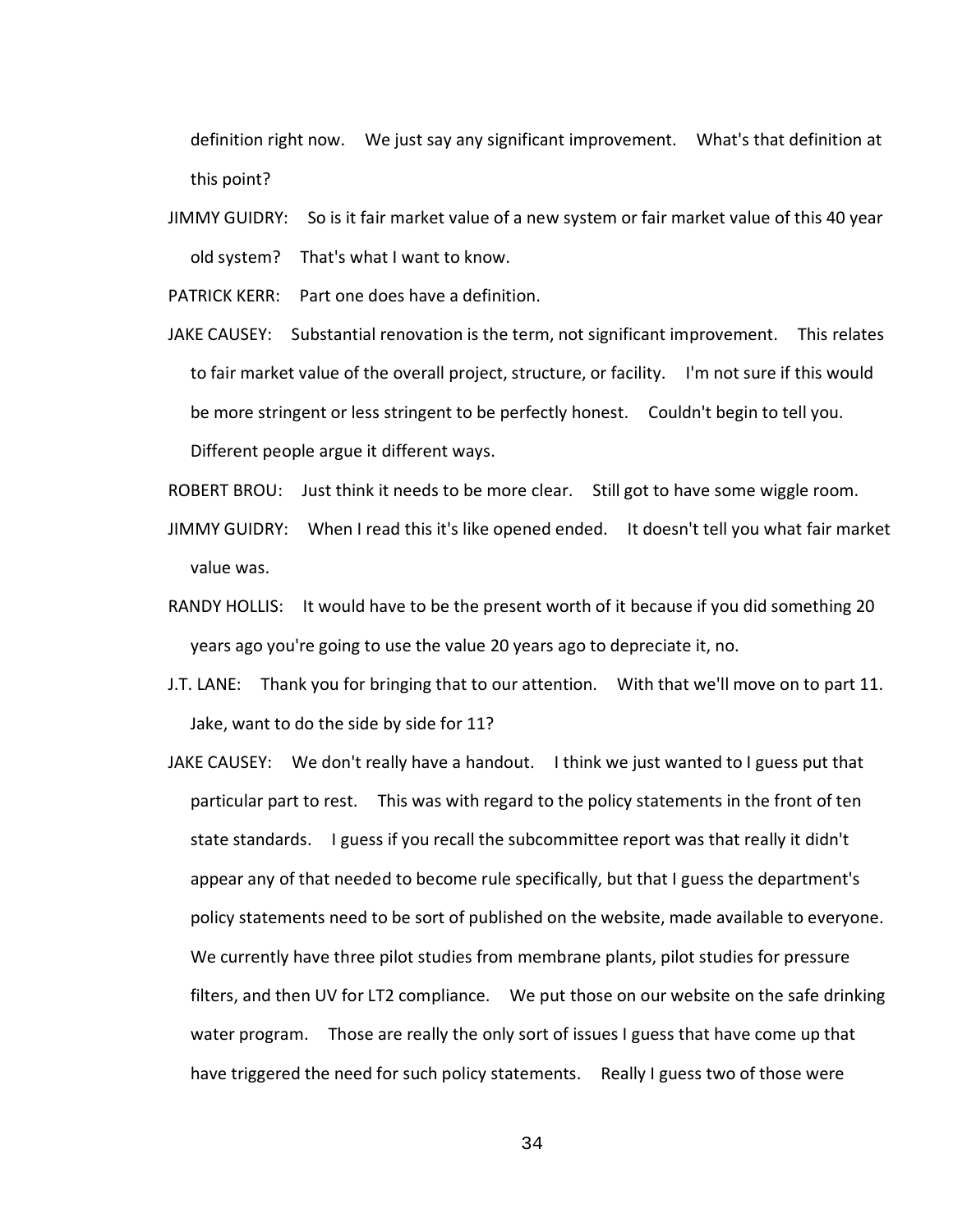related to federal regulations and just getting something out there about how to set up your membranes, comply with surface water treatment rule and they generally just relate back to the EPA guidance document on using those alternative technologies for compliance. We're just in agreement that we don't really need to codify any of that. If we did it today we might be wanting to change it in six months or a year when EPA changes their guidance documents. I think they just are what they are on their own website. I guess our only comments on that. Nobody is proposing anything. I don't think there is really anything to vote on, just wanted to present that that we agreed. And that they are on the website.

- J.T. LANE: Any questions? All right, any other topics, comments, et cetera on anything else? All right, any other comments from those attending the meeting today? Questions? All right.
- SHEREE TAILLON: The only thing I have to say is for the April and May meetings, because we are going to be in session we're going to need to do those on Fridays like we did last year so that no one will be called out at the last minute. So it's going to be in the afternoon. It's going to be at 1:00 on one of those Fridays. I'm working on getting the room reserved for those days, but it's not going to be a vote. Unfortunately it's going to be me sending out a day for y'all. That's for April and May. And June we can go back to our polls to see who can make them the most.
- J.T. LANE: Next meeting is March 17th at 1:00. Please look at your calendars to make sure there's no other conflicts that you can't try to resolve earlier than later that I sometimes do so we can make sure we have a quorum ongoing. So we're going to go back and do the research and compile feedback for part 10. And then we'll continue to monitor and research more on the national elevation standards executive order, see if there is any monitoring we can do for y'all and report back if we have something. Other than that do I have a motion to adjourn?